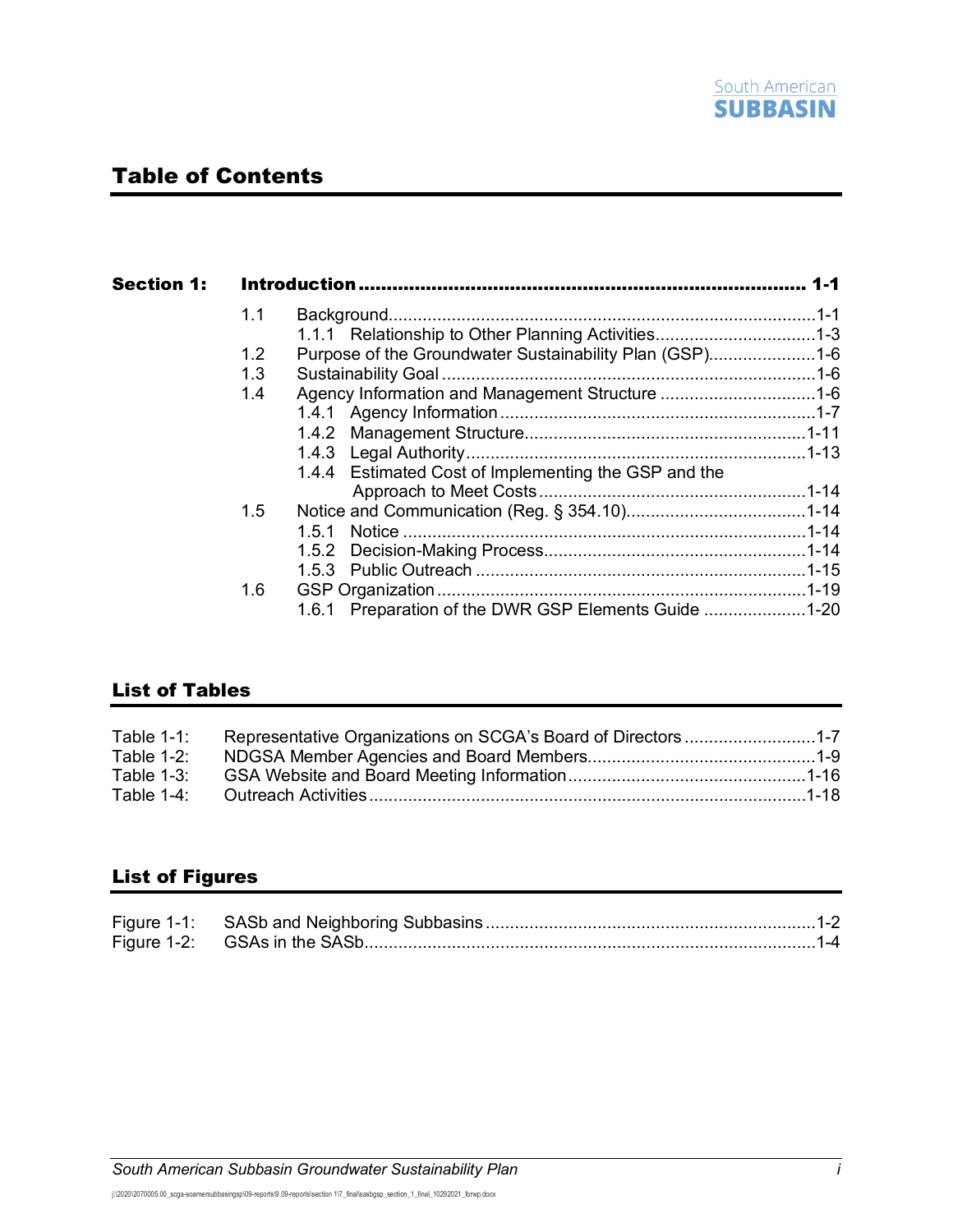### List of Appendices

- 1-A Central Sacramento County Groundwater Management Plan (2006)
- 1-B Memorandum of Understanding Establishing a South American Subbasin SGMA Working Group and Identifying Cost Share Provisions for GSP Development (May 13, 2020)
- 1-C Partnering Commitment + Guiding Principles (May 22, 2020)
- 1-D Communication + Engagement Plan for the South American Subbasin (SASb) Groundwater Sustainability Plan, July 2020
- 1-E Outreach Report (as of 10/21/2021)
- 1-F DWR Groundwater Sustainability Plan Elements Guide
- 1-G Public Comment Log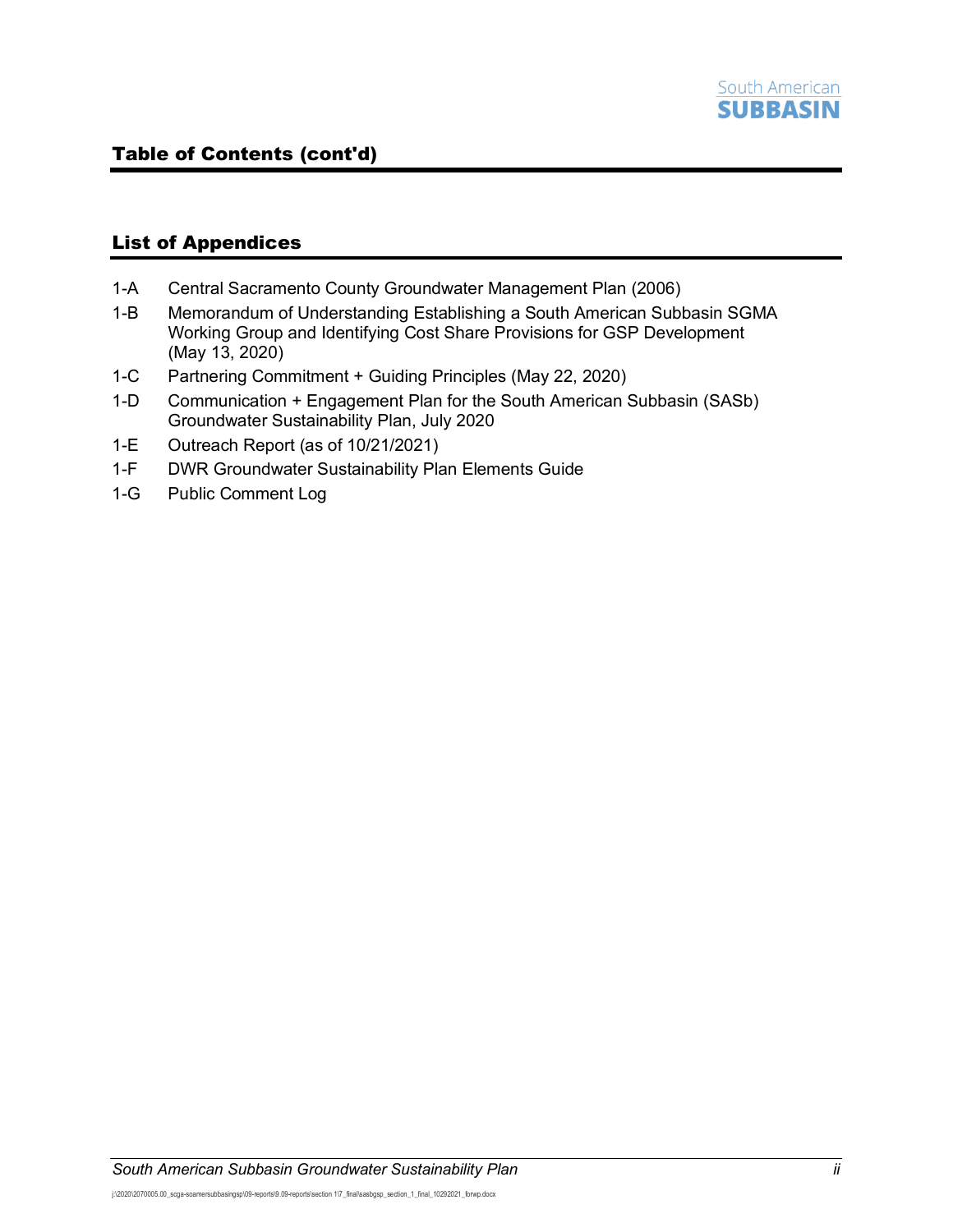# <span id="page-2-0"></span>Section 1: Introduction

In September 2014, Governor Jerry Brown signed into law the Sustainable Groundwater Management Act (SGMA), a three-bill legislative package composed of Assembly Bill (AB) 1739 (Dickinson), Senate Bill (SB) 1168 (Pavley) and SB 1319 (Pavley), which is codified in Section 10720 et seq. of the California Water Code. The legislation provides a framework for long-term sustainable groundwater management across California. The intent of SGMA is to provide local and regional agencies the authority to sustainably manage groundwater resources to help preserve water supplies for existing and potential beneficial uses and to protect communities, farms, and the environment against prolonged dry periods and climate change.

The California Department of Water Resources (DWR) and the State Water Resources Control Board (State Board) provide primary oversight for implementation of SGMA. DWR adopted regulations that specify the components and evaluation criteria for groundwater sustainability plans (GSPs), and coordination agreements to implement such plans. SGMA requires the following:

- Locally-controlled and governed Groundwater Sustainability Agencies (GSAs) must be formed for all high- and medium-priority groundwater basins in California.
- GSAs must develop and implement a GSP(s) or an Alternative to a GSP that defines a roadmap for how groundwater basins will reach long-term sustainability.
- The GSPs must consider six sustainability indicators: groundwater level decline, groundwater storage reduction, seawater intrusion, water quality degradation, land subsidence, and surface-water depletion.
- GSAs must submit annual reports to DWR each April 1 following adoption of a GSP for the preceding water year (October 1 to September 30).
- GSAs must evaluate their GSPs and progress to sustainability every 5 years.
- Groundwater basins must reach sustainability within 20 years of implementing their GSP(s).

## <span id="page-2-1"></span>1.1 Background

The South American Subbasin (SASb; listed as Groundwater Subbasin 5-21.65 per DWR Bulletin 118, *California's Groundwater*) is a high priority subbasin within the larger Sacramento Valley Groundwater Basin. A majority of the SASb is surrounded by rivers including the American River on the northern boundary, the Cosumnes and Mokelumne Rivers on the south, and the Sacramento River forming the western boundary. The eastern boundary is located at the transition between the alluvial sediments of the groundwater basin and the bedrock of the foothills of the Sierra Nevada mountains. As shown in **[Figure 1-1](#page-3-0)**, the SASb shares boundaries with five adjacent subbasins: the Yolo Subbasin to the northwest, Solano Subbasin to the southwest, North American Subbasin to the north, and the Eastern San Joaquin and Cosumnes Subbasins to the south.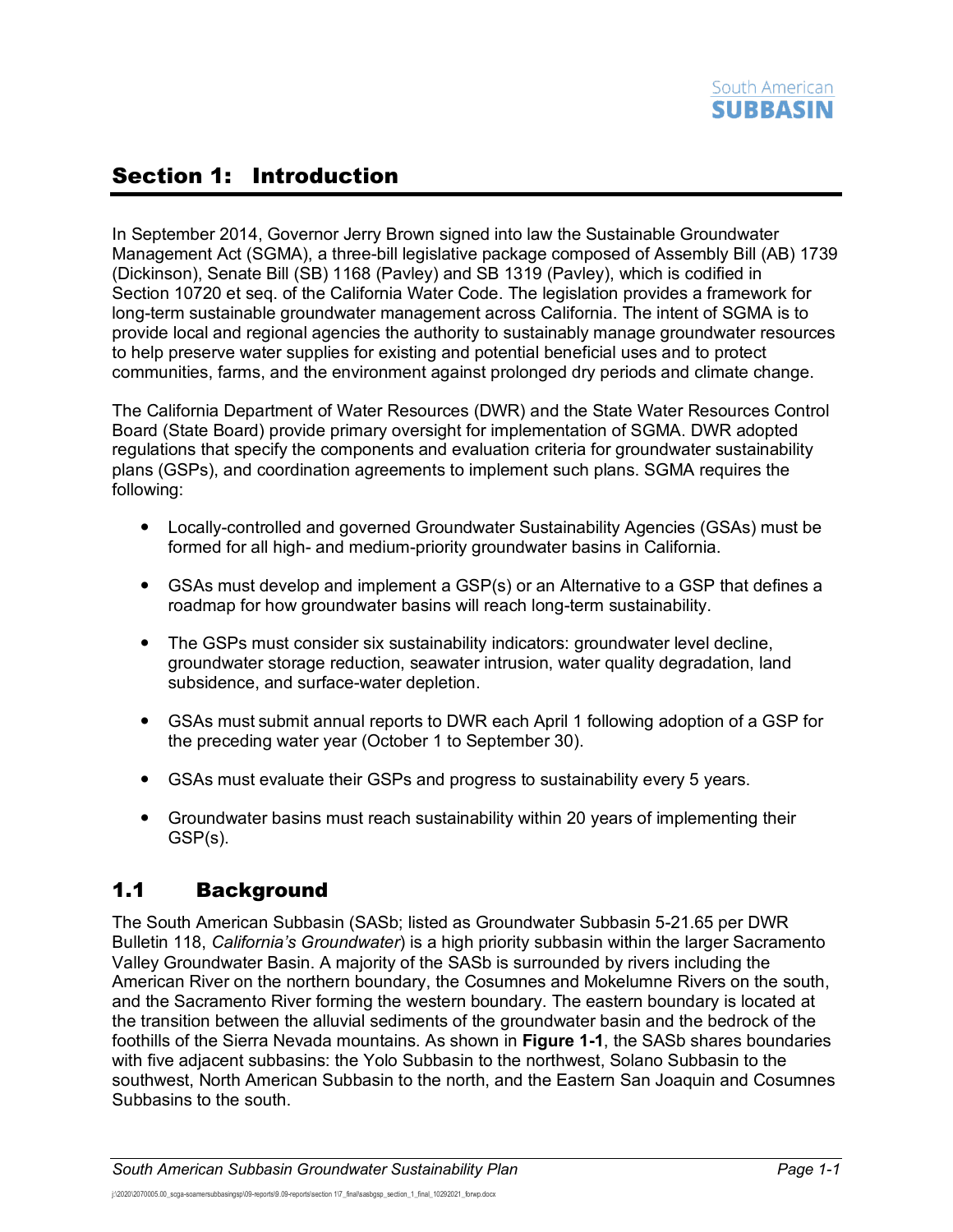<span id="page-3-0"></span>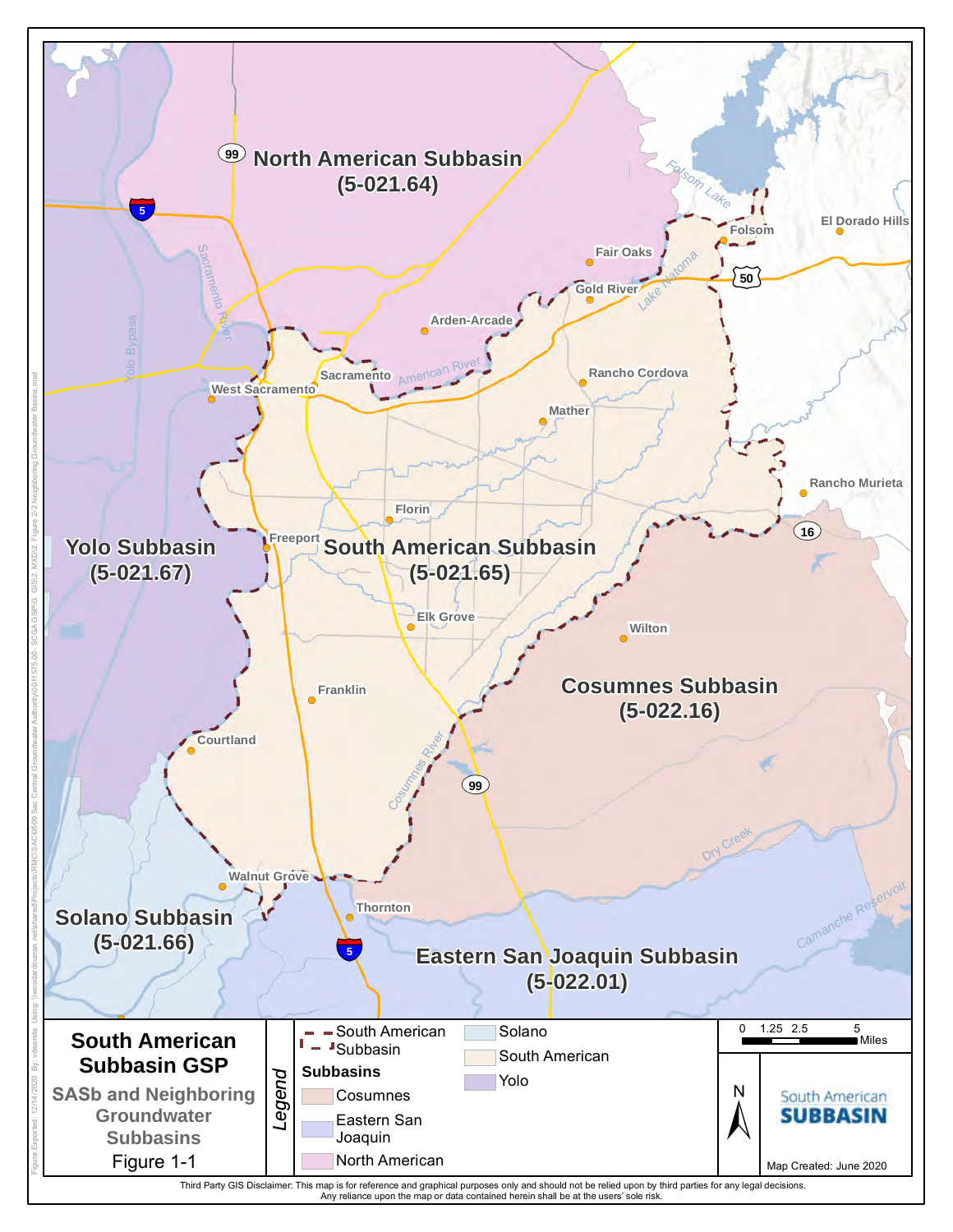Additional characteristics of the SASb, including a summary of the jurisdictional areas, water resources monitoring and management, land use, and groundwater conditions are presented in **Section 2: Plan Area and Basin Setting**.

In accordance with SGMA, this GSP was developed and will be implemented by the GSAs representing the entire South American Subbasin (SASb), as shown in **[Figure](#page--1-0) 1-2**: Sacramento Central Groundwater Authority (SCGA), Northern Delta GSA (NDGSA), Omochumne-Hartnell Water District (OHWD), Reclamation District (RD) 551, Sloughhouse Resources Conservation District (SRCD), and Sacramento County. SCGA served as the fiscal and administering entity for the development of the SASb GSP under the guidance of a GSP Working Group (GSPWG). RD 551 agreed to be represented by NDGSA in the development of the GSP. As described in further detail in **Section [1.4](#page-7-2)**, the GSPWG is governed by a Memorandum of Understanding adopted by participating GSAs in May 2020.

## <span id="page-4-0"></span>1.1.1 Relationship to Other Planning Activities

### **1.1.1.1 Water Forum**

The Sacramento Area Water Forum Successor Effort (Water Forum) is an overarching surface water and groundwater planning body that has coordinated water planning in the Sacramento Metropolitan Region since the negotiation of the Water Forum Agreement (WFA), signed in 2000 and subsequently updated in 2015. The Water Forum was created in 1993 by stakeholders in the Sacramento Region with goals to provide safe and reliable water supply for the Sacramento Region and preserve the environmental values of the Lower American River. The Water Forum is comprised of a large group of agricultural and business leaders, representatives of citizens' and environmental groups, water managers, and representatives of local governments. From the outset, Water Forum participants recognized that, unless they took action, the Sacramento region faced water shortages, environmental degradation, groundwater contamination, threats to groundwater reliability, and limits to economic prosperity. A major outcome of the Water Forum was the creation of the SCGA and development of the Central Sacramento County Groundwater Management Plan (CSCGMP), provided in **Appendix 1-A**.

### **1.1.1.2 Groundwater Management Plans**

Prior to the passage of SGMA, AB 3030, the Groundwater Management Act under California Water Code Section 10750 *et. sec.,* provided for the preparation of groundwater management plans (GMPs) to promote planned and coordinated monitoring, operation, and administration of groundwater basins with the goal of long-term groundwater resource sustainability. Prior to the adoption and implementation of this GSP, two existing GMPs were in effect within the boundaries of the SASb: (1) the Zone 40 GMP and (2) the CSCGMP. The Zone 40 GMP was developed first and was meant to serve as a framework for the CSCGMP, which encompasses the former and covers the majority of the SASb. Prior to the development and implementation of this GSP, the CSCGMP served as the overarching groundwater management document for the region.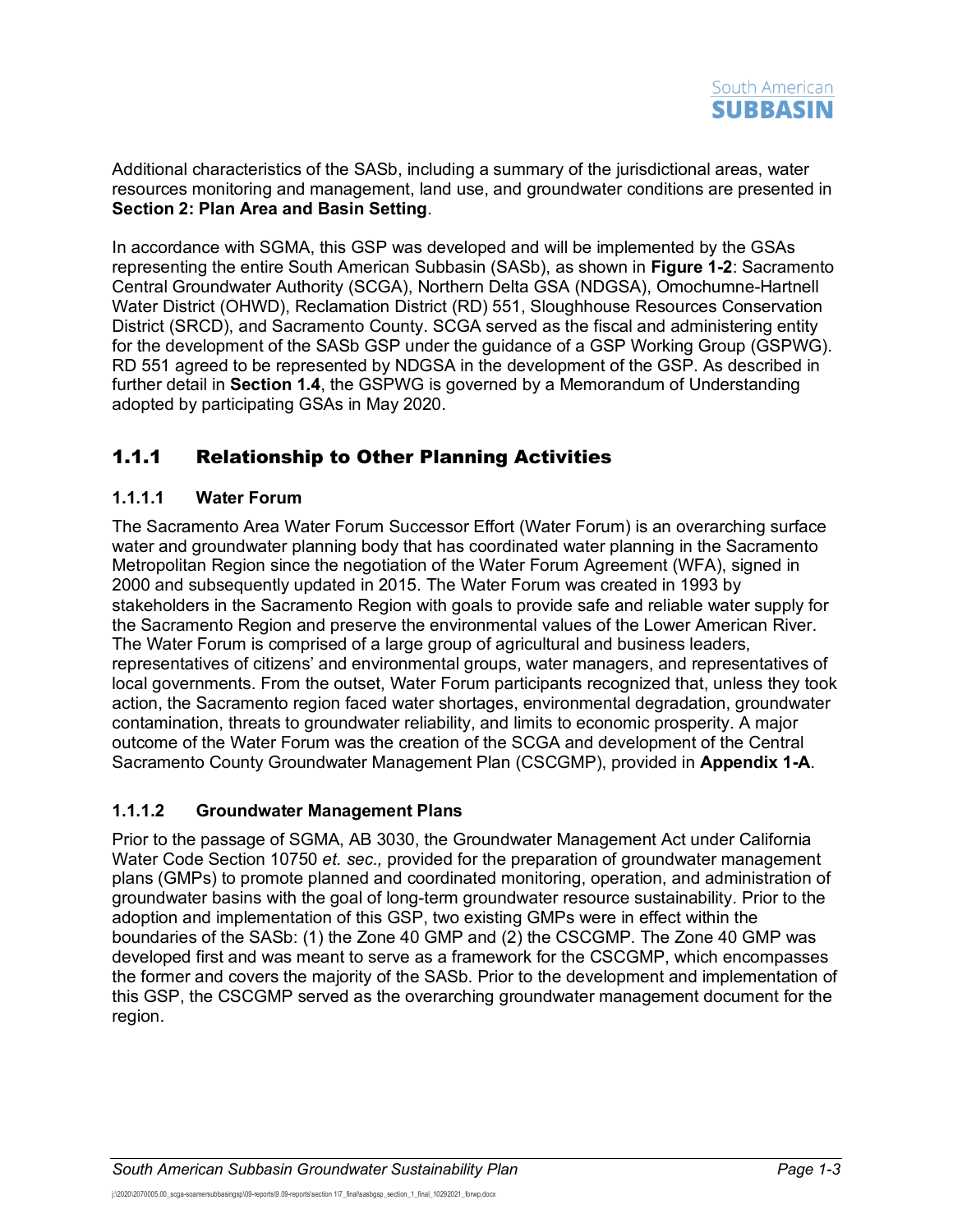<span id="page-5-0"></span>

Third Party GIS Disclaimer: This map is for reference and graphical purposes only and should not be relied upon by third parties for any legal decisions.<br>Any reliance upon the map or data contained herein shall be at the u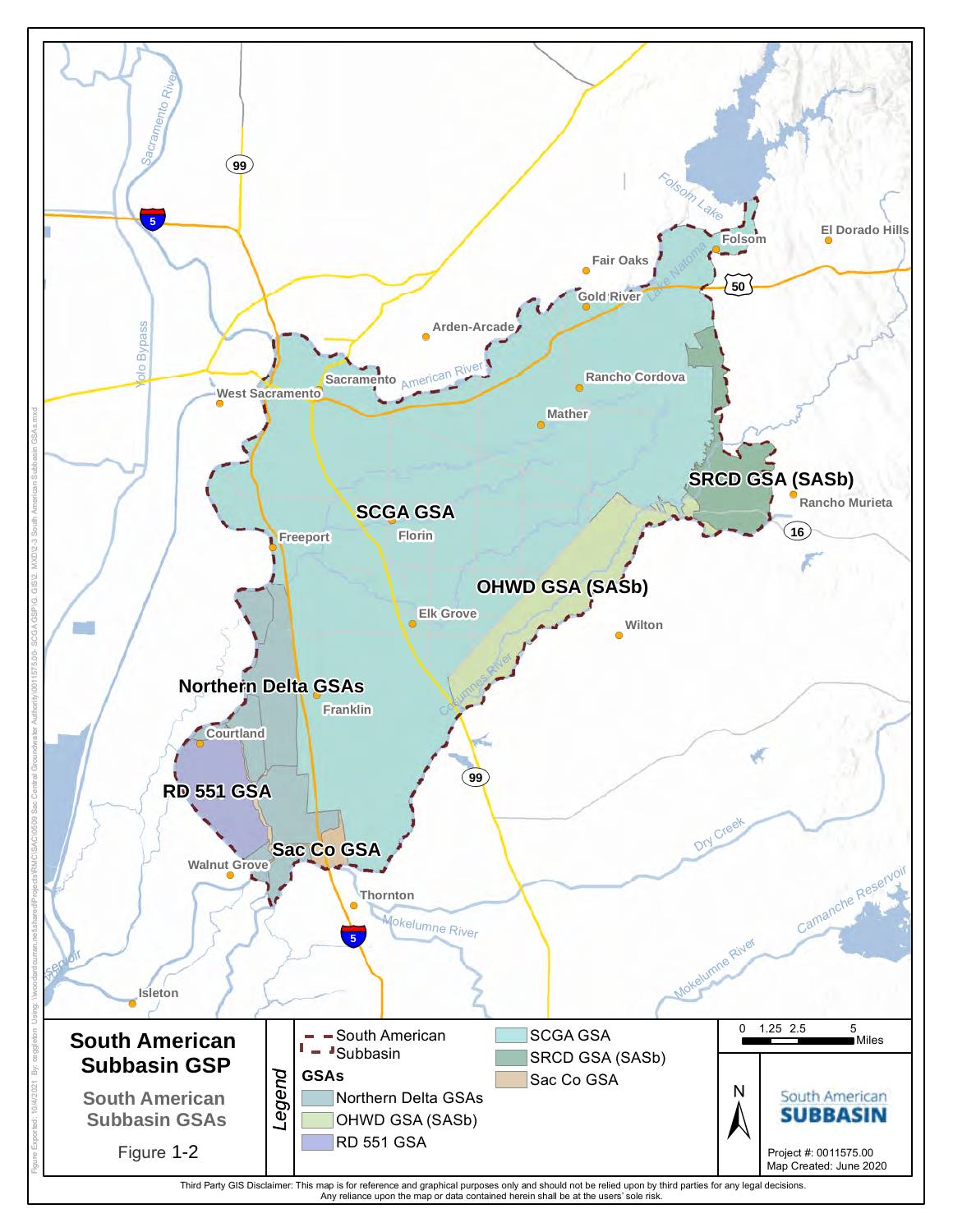

SCGA, established as an outcome of the Water Forum, developed the CSCGMP for what was referred to as the Central Basin, which took into account the hydrogeologic boundaries and the political boundaries of organized water purveyors/districts, cities, and the County of Sacramento. The Central Basin is a locally defined subarea of the Sacramento Groundwater Basin that overlaps considerably with the SASb, as defined by the DWR Bulletin 118-03. The Central Basin does not include the southwestern corner of the SASb, which lies in the Sacramento-San Joaquin Delta and extends south into the adjacent Cosumnes Subbasin, as well as other minor boundary deviations.

The CSCGMP defined five Basin Management Objectives (BMOs) to help ensure viable groundwater resources for beneficial uses. The BMOs served as important information for the development of the Sustainable Management Criteria (SMC) in this GSP, which are detailed in **Section 3: Sustainable Management Criteria.** The five BMOs established by the CSCGMP are:

- **BMO No. 1:** Maintain the long-term average groundwater extraction rate at or below 273,000 acre-feet per year (AF/year), which is equal to the WFA sustainable yield quantity for the Central Basin. The WFA sustainable yield was calculated via groundwater modeling of the NASb, the SASb, and the COSb to avoid undue risk to private and public well owners associated with dewatering wells, degrading water quality, creating ground subsidence, and adding cost to pumping groundwater from lower elevations.
- **BMO No. 2:** Maintain specific groundwater elevations within all areas of the groundwater basin consistent with agreements in the WFA.
- **BMO No. 3:** Protect against any potential inelastic land surface subsidence by limiting subsidence to no more than 0.007 feet per 1 foot of drawdown in the groundwater basin.
- **BMO No. 4:** Protect against any adverse impacts to surface water flows in the American, Cosumnes, and Sacramento Rivers.
- **BMO No. 5:** Attain adopted water quality objectives.

#### **1.1.1.3 Groundwater Modeling**

This GSP was developed using a numerical groundwater model developed for the Cosumnes, South American, and North American Subbasins (the CoSANA model). The CoSANA model is intended to effectively represent the relationships between land surface processes, hydrologic cycle (climate, surface, subsurface), geology, and movement of water through the entire system. The Regional Water Authority, GSA representatives, and consultants were involved in the model calibration process using available empirical data to ensure a reasonable water budget for various components of the model. The development, calibration, and results of the CoSANA model are documented in **Section 2.2, Section 3, Section 4 and Appendix 2-B**.

Prior to the development of the CoSANA model, the Water Forum relied upon the Sacramento Integrated Groundwater Surface Water Model (SacIGSM). The SacIGSM was used in the Water Forum process and accounted for the hydrogeologic boundaries and the political boundaries of organized water purveyors/districts, cities, and the County of Sacramento.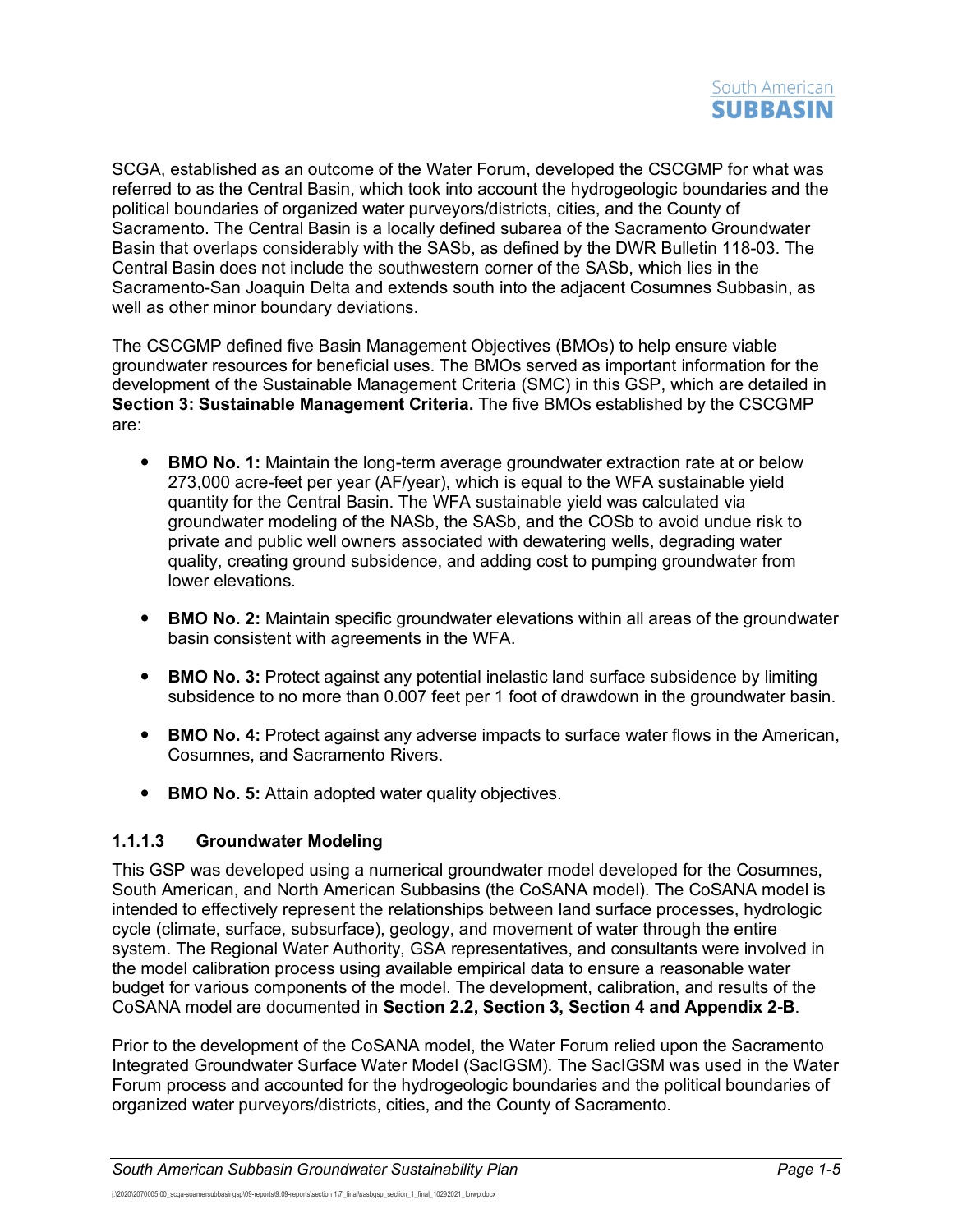# <span id="page-7-0"></span>1.2 Purpose of the Groundwater Sustainability Plan (GSP)

The purpose of the GSP is to satisfy the requirements of SGMA to ensure that groundwater will be used sustainably in the SASb and will provide for the protection of beneficial uses and beneficial users of groundwater in the subbasin. GSPs are required to describe the groundwater basin conditions and to establish various metrics that ensure sustainable groundwater management in the basin within 20 years of GSP adoption. The GSP is intended to achieve a sustainable regime that balances pumping and recharge and considers the needs of all water users. The GSP needs to consider and demonstrate the applicability of six SGMA-prescribed sustainability indicators in the SASb:

- 1. Lowering groundwater levels
- 2. Reduction in storage
- 3. Seawater intrusion
- 4. Degraded groundwater quality
- 5. Land subsidence
- 6. Surface water depletion

A significant and unreasonable change in any of the six sustainability indicators constitutes an Undesirable Result. This GSP establishes locally-derived Sustainable Management Criteria (SMC) for each of the applicable sustainability indicators that will achieve the SASb sustainability goal. SMCs are comprised of minimum thresholds, measurable objectives, and interim milestones for each monitoring point for each applicable sustainability indicator. Monitoring networks have been established to characterize and inform performance of the sustainability indicators.

# <span id="page-7-1"></span>1.3 Sustainability Goal

A narrative sustainability goal is required for the SASb that culminates in the absence of undesirable results to the Subbasin's groundwater, beneficial users, groundwater dependent ecosystems, and the Subbasin overall within 20 years of the applicable statutory deadline. The sustainability goal of the GSP is to ensure a viable groundwater resource for beneficial uses, including water for purveyors and agricultural, domestic, and industrial user, as well as environmental purposes. This GSP will maintain the Water Forum coequal objectives of providing a reliable and safe water supply for the region's economic health and preserving the fishery, wildlife, recreational, and aesthetic values of the Lower American River, as well as the CSCGMP objectives of protecting against adverse impacts to groundwater and interconnected surface water, to groundwater dependent ecosystems, and to the Cosumnes, Mokelumne, and Sacramento Rivers. The development and a full statement of the SASb sustainability goal is discussed in **Section 3: Sustainable Management Criteria**.

# <span id="page-7-2"></span>1.4 Agency Information and Management Structure

The GSAs in the SASb have worked together to meet SGMA requirements and collaboratively prepare a single GSP that was submitted by January 31, 2022 deadline. The SASb GSP Working Group (GSPWG) was established to provide recommendations on the development of the GSP and was comprised of representatives from the GSAs within the Subbasin. The GSPWG followed a consensus-based decision-making structure, where each GSA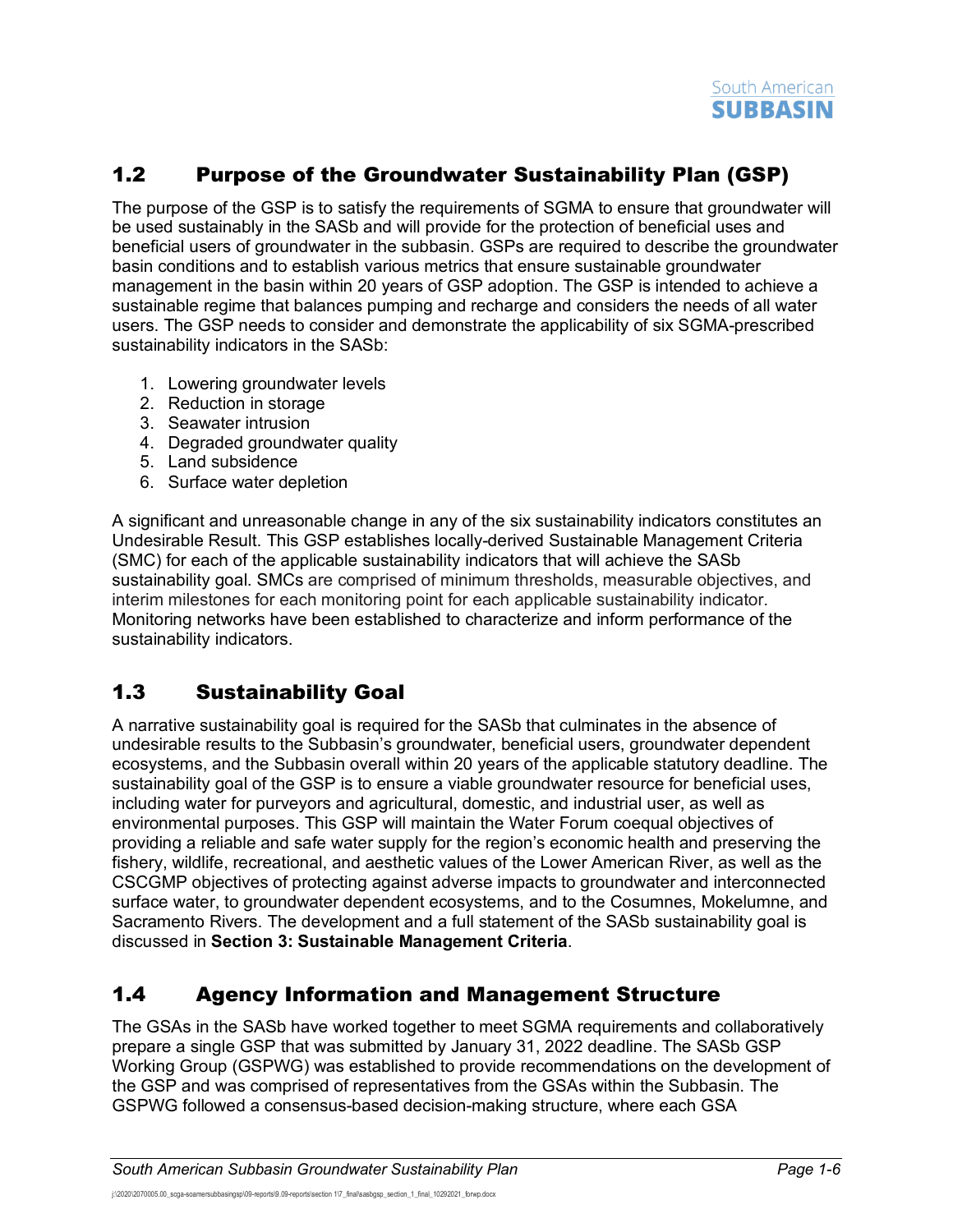

representative received an equal voice. As mentioned previously, the SCGA served as the fiscal and administering entity that worked with the Consultant Team to develop the SASb GSP under the guidance of the GSPWG. Meetings of the GSPWG were open to the public and provided an opportunity for public input throughout the GSP development process.

## <span id="page-8-0"></span>1.4.1 Agency Information

#### **1.4.1.1 Sacramento Central Groundwater Authority (SCGA) GSA**

SCGA is governed by a Joint Powers Agreement (JPA) between the County of Sacramento, and the Cities of Elk Grove, Folsom, Ranch Cordova, and Sacramento. The JPA established a Board of Directors (Board) for SCGA which currently consists of 16 members who are appointed to 4-year terms. The Board elects a Chair, Vice Chair, and other officers as the Board finds appropriate, to serve a 1-year term. Representation includes a Board member from nine public agencies, two private water purveyors, one representative of agricultural interests, one representative of agriculture-residential groundwater users, one representative of commercial/industrial self-supplied groundwater users, one representative of conservation landowners, and one representative of public agencies that are self-supplied groundwater users. **[Table](#page-8-1) 1-1** describes the representative organizations on SCGA's Board and their respective appointing authorities.

| Organization                                                     | <b>Appointing Authority</b> |
|------------------------------------------------------------------|-----------------------------|
| City of Elk Grove                                                | City of Elk Grove           |
| City of Folsom                                                   | City of Folsom              |
| City of Rancho Cordova                                           | City of Rancho Cordova      |
| City of Sacramento                                               | City of Sacramento          |
| County of Sacramento / Sacramento County Water Agency            | County of Sacramento        |
| Florin Resource Conservation District / Elk Grove Water District | City of Elk Grove           |
| <b>Agricultural Interests</b>                                    | County of Sacramento        |
| Agricultural-Residential                                         | County of Sacramento        |
| Commercial / Industrial Self-Supplied                            | County of Sacramento        |
| <b>Conservation Landowners</b>                                   | County of Sacramento        |
| <b>Public Agencies Self-Supplied</b>                             | County of Sacramento        |
| California-American Water Company                                | County of Sacramento        |
| Omochumne-Hartnell Water District                                | County of Sacramento        |
| Rancho Murieta Community Services District                       | County of Sacramento        |
| Sacramento Regional County Sanitation District                   | County of Sacramento        |
| Golden State Water Company                                       | City of Rancho Cordova      |

#### <span id="page-8-1"></span>**Table 1-1: Representative Organizations on SCGA's Board of Directors**

Each of the above representatives agrees to represent the interests of their respective stakeholder groups on the governing board of the SCGA. This responsibility includes, in part, disclosure of all relevant groundwater information and concerns, implementation of applicable groundwater management objectives, and a robust communication process that allows the board members' constituencies to fully participate in groundwater management through their representative.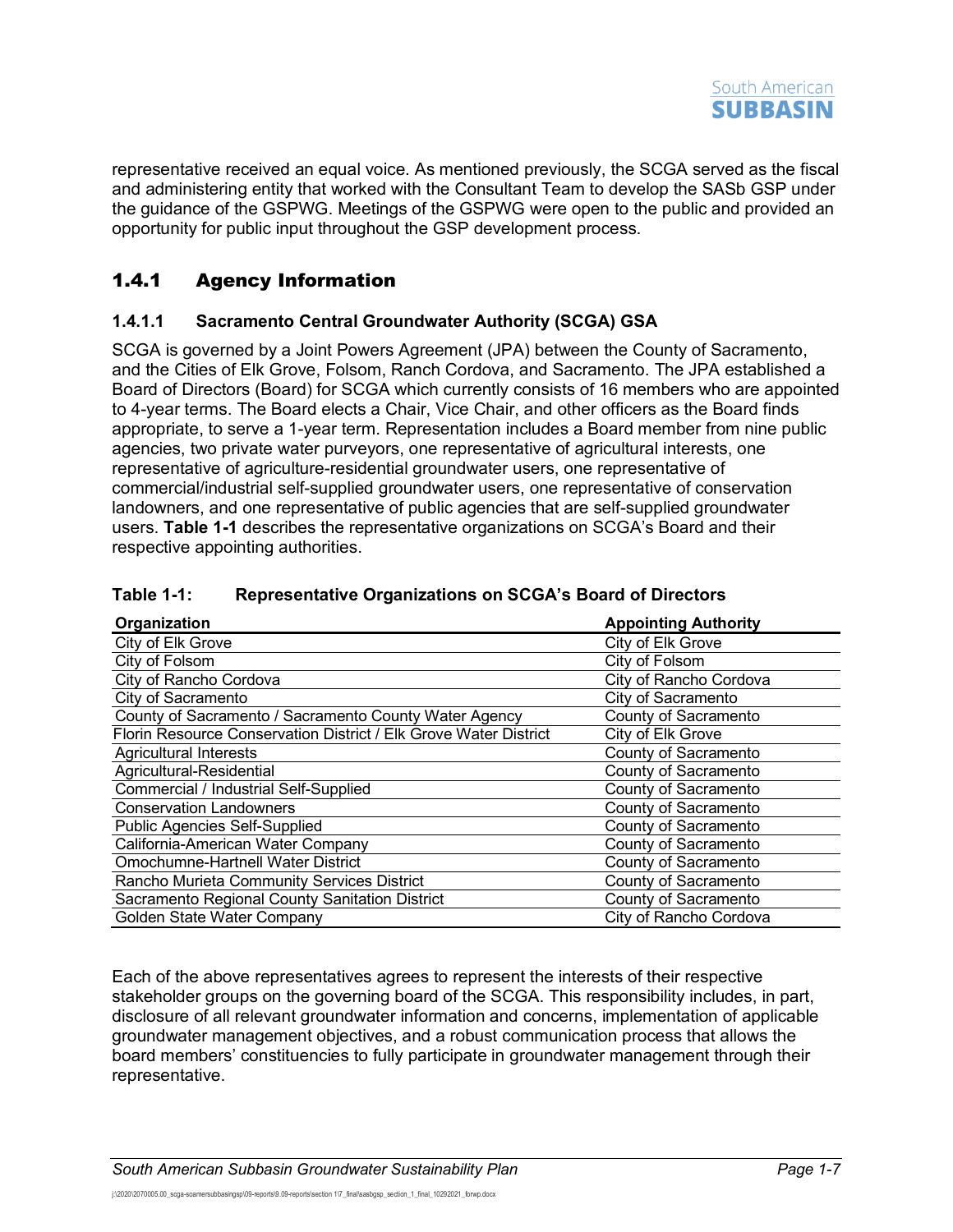

The SCGA was established for the purposes of:

- 1. Maintaining the long-term sustainable groundwater yield of the Central Basin.
- 2. Ensuring implementation of the Basin Management Objectives that are prescribed by the current version of the GMP.
- 3. Overseeing the operation of any Well Protection Program that may be prescribed by the GMP.
- 4. Managing the use of groundwater in the Central Basin and facilitating implementation of an appropriate conjunctive use program by water purveyors.
- 5. Coordinating efforts among those entities represented on the governing body of the Joint Powers Authority to devise and implement strategies to safeguard groundwater quality.
- 6. Working collaboratively with other entities, including the Sacramento Groundwater Authority, the Southeast Sacramento County Agricultural Water Authority and other groundwater management authorities that may be formed in the County of Sacramento and adjacent political jurisdictions, to promote coordination of policies and activities throughout the region.

The SCGA elected to become the GSA for its jurisdictional area in July 2016. The Sacramento Central Groundwater Authority GSA may be contacted through the following:

Name: John Woodling, Interim Executive Director c/o Sacramento Central Groundwater Authority 827 7<sup>th</sup> Street, Sacramento, CA 95814 Website:<https://scgah2o.saccounty.net/pages/default.aspx> Phone: (916) 812-9118 Email Address: [jwoodling@geiconsultants.com](mailto:jwoodling@geiconsultants.com)

#### **1.4.1.2 Northern Delta GSA (NDGSA)**

The Northern Delta GSA (NDGSA) was officially formed in June 2017 for the purpose of acting as the GSA for the northern portions of the Sacramento-San Joaquin River Delta. The NDGSA consists of local agencies that have taken responsibility for sustainably managing groundwater resources according to SGMA, and was formed through a JPA signed by its member agencies. Although a collection of reclamation districts (RDs) and the Franklin Drainage District were responsible for forming the NDGSA, the NDGSA is a separate and distinct entity. The NDGSA focuses solely on groundwater issues, while the various local agencies comprising the NDGSA may independently be involved with other challenges, such as levee or land management activities. The NDGSA has also been closely working with several other Partner GSAs.

The NDGSA was formed to retain local control over local groundwater resources, ensuring that groundwater management decisions are made by local entities familiar with the area. As such, local agency representatives within the NDGSA are local landowners themselves. The goal of the NDGSA is to provide cost-effective, responsive, and collaborative management of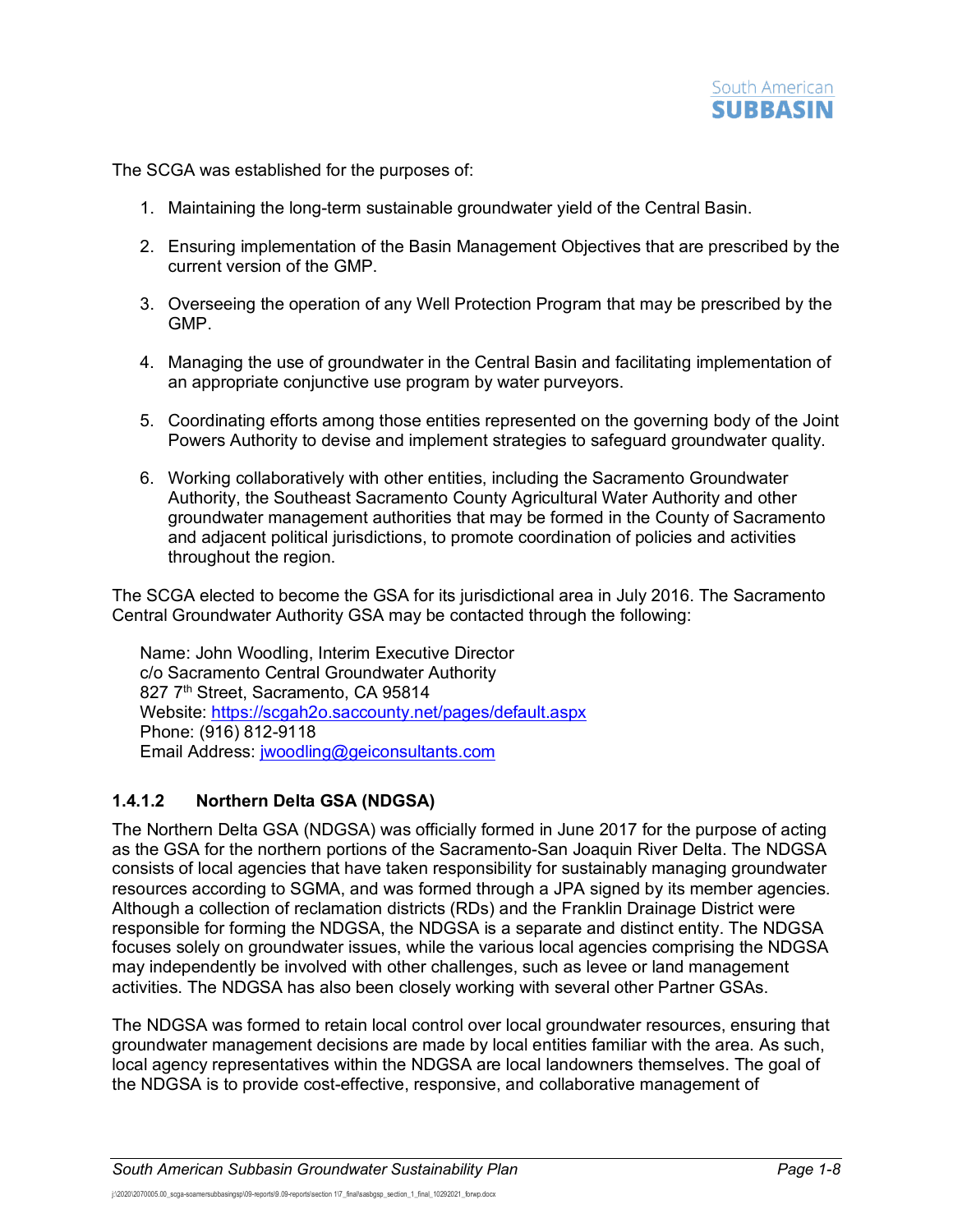groundwater that achieves compliance with SGMA without adding significant burden to local interests. This concern for local issues drives the NDGSA's decision-making process.

Representatives for the member agencies serve on the NDGSA Board of Directors and have the authority to participate in all meetings, bring matters before the Board, and vote on issues impacting the Agency. **[Table](#page-10-0) 1-2** lists the representative organizations on NDGSA Board and their respective appointing authorities.

#### <span id="page-10-0"></span>**Table 1-2: NDGSA Member Agencies and Board Members**

| <b>Member Agency</b>                             | <b>Subbasin</b> | <b>Board Member</b>       |
|--------------------------------------------------|-----------------|---------------------------|
| Reclamation District 1002 - Glannvale            | South American  | Jeff McCormack            |
| Reclamation District 813 - Ehrheardt Club        | South American  | <b>Norm Peters</b>        |
| Reclamation District 744 - Scribner District     | South American  | Russell Van Loben Sels    |
| Reclamation District 2110 - McCormack Williamson | South American  | Dewit Zeleke              |
| Reclamation District 369 - Libby McNeil          | South American  | Clarence Chu              |
| Reclamation District 755 - Randall Island        | South American  | Doug Hemly                |
| Franklin Drainage District                       | South American  | Richard Elliot Sr.        |
| Reclamation District 349 - Sutter Island         | Solano          | <b>Richard Elliot Sr.</b> |
| Reclamation District 501 - Ryer Island           | Solano          | Craig Nakahara            |

The Northern Delta GSA may be contacted through the following:

Name: Erik Ringelberg The Freshwater Trust 1717 I Street Suite A, Sacramento, California 95811 Website:<https://www.ndgsa.org/> Phone: (916) 668-7345 Email Address: [NorthernDeltaGSA@gmail.com](mailto:NorthernDeltaGSA@gmail.com)

#### **1.4.1.3 Omochumne-Hartnell Water District (OHWD) GSA**

Omochumne-Hartnell Water District was established in 1953 and has historically purchased and managed supplemental water from the Central Valley Project for the benefit of District agricultural users adjacent to the Cosumnes River and Deer Creek. OHWD is committed to working to develop an effective management strategy that protects its member's interests, protects local water resources, and meets the future water needs of the region. OHWD has continued to develop and create new projects that will enhance the water supply for its landowners and the region. These projects include conjunctive use projects such as groundwater recharge, Cosumnes River flow augmentation to increase fish flows in the river, and dam improvement projects.

The Omochumne-Hartnell Water District may be contacted through the following:

Name: Mike Wackman, General Manager 8970 Elk Grove Blvd., Elk Grove, CA 95624 Website:<http://www.ohwd.org/> Phone: (916) 682-5958 Email Address: [info@ohwd.org](mailto:info@ohwd.org)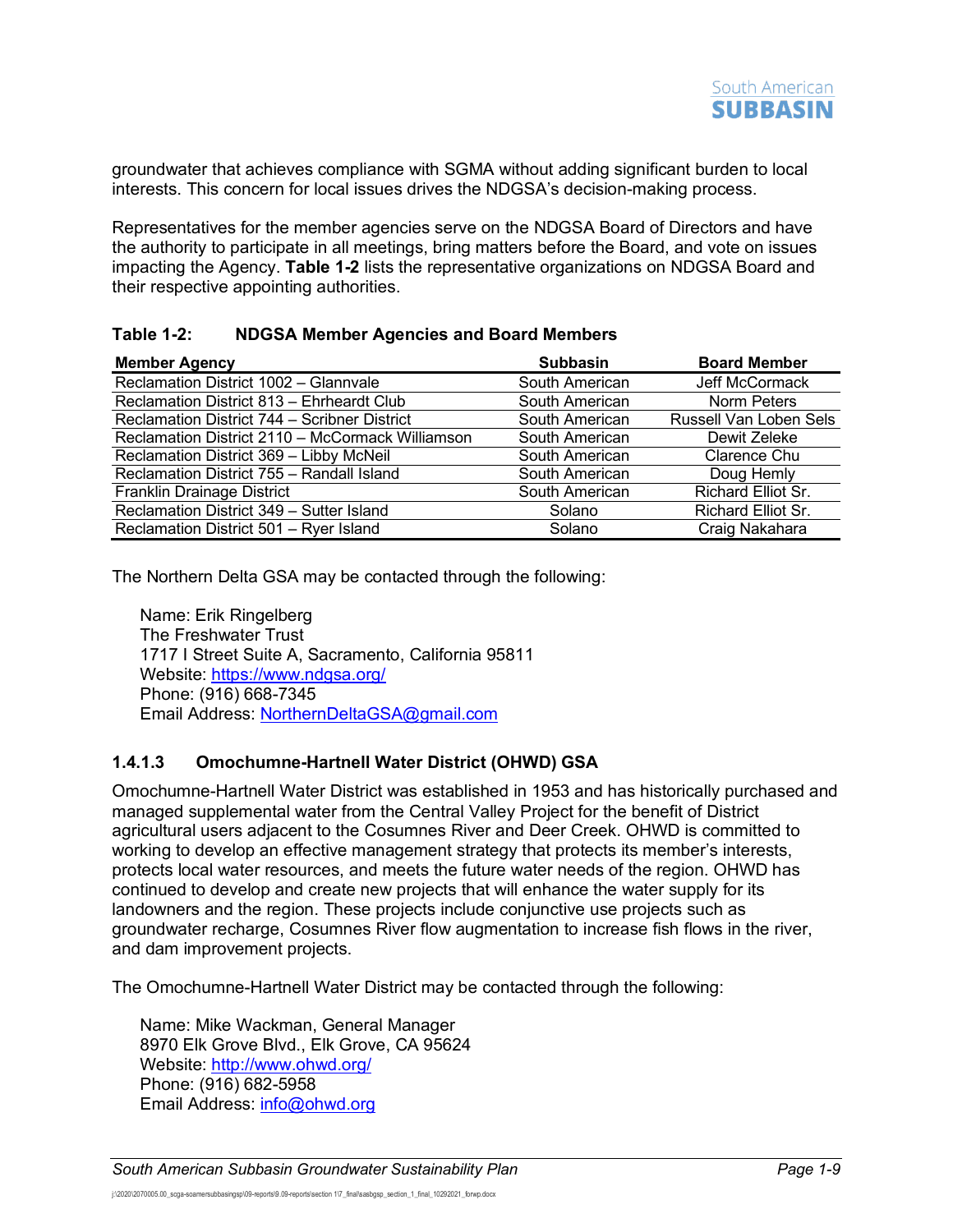

### **1.4.1.4 Reclamation District 551 GSA**

RD 551 is a California Reclamation District formed and operating under the provisions of the Water Code § 50000, et seq. Under this law, RD 551 provides water delivery, drainage, and water management functions within its service area, which includes agricultural groundwater users, domestic well owners, municipal well owners (including the Town of Courtland), as well as surface water users. RD 551 has agreed to collaborate with the NDGSA and to be represented by the NDGSA on the GSPWG for GSP development.

Reclamation District 551 may be contacted through the following:

Name: Topper Van Loben Sels PO Box 7, Walnut Grove, CA 95690 Phone: (916) 775-1941 Email Address: [lindatoppervls@gmail.com](mailto:lindatoppervls@gmail.com)

#### **1.4.1.5 Sloughhouse Resources Conservation District (SRCD) GSA**

Sloughhouse Resource Conservation District (SRCD) was formed in 1956 by local farmers and ranchers to address local soil conservation issues. Landowners within SRCD boundaries in Southeast Sacramento County are represented by a five-member Board of Directors. Since the formation of SRCD, there have been several historic votes and changes to annex additional lands into the SRCD boundaries.

SRCD operates under the provisions of Division 9 of the Public Resources Code, section 9000 et seq. with the authority to control runoff, prevent or control soil erosion, develop and distribute water, and improve land capabilities. SRCD is also authorized to form improvement districts to fund and construct flood prevention facilities and facilities for the conservation, development, utilization, drainage disposal, and distribution of water for agricultural purposes.

Sloughhouse Resources Conservation District may be contact through the following:

Name: Austin Miller, District Manager 8698 Elk Grove Blvd., Ste. 1-207, Elk Grove, CA 95624 Website:<http://sloughhousercd.org/> Phone: (916) 526-5447 Email Address: [Austin@SloughhouseRCD.org](mailto:Austin@SloughhouseRCD.org)

#### **1.4.1.6 Sacramento County GSA**

Sacramento County accepted GSA responsibility for a small unmanaged area in the southwestern corner of SASb where local interests did not take responsibility.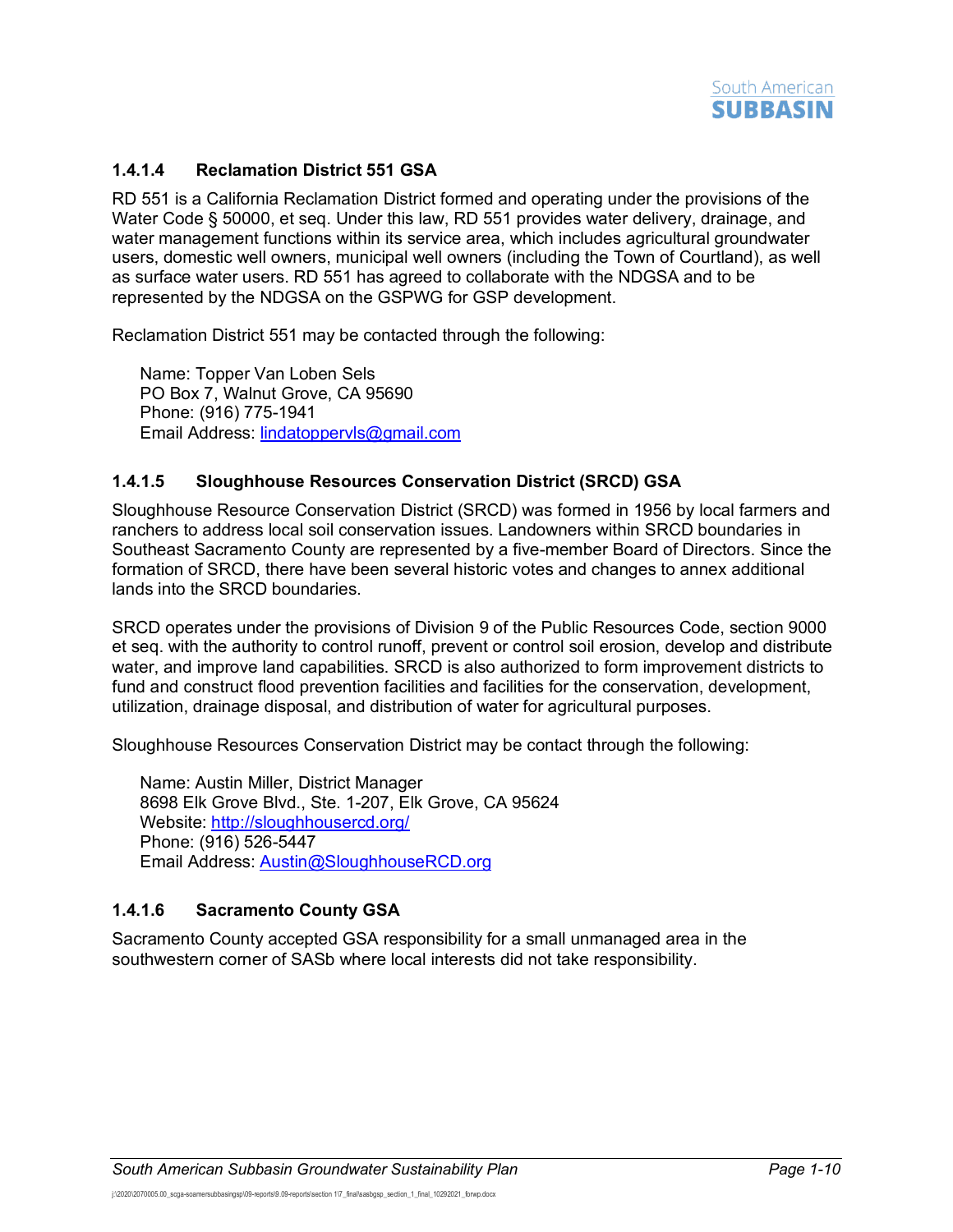

The Sacramento County GSA may be contacted through:

Name: Kerry Schmitz, Water Supply Division Chief 827 7th Street, Room 301, Sacramento, CA 95814 Website:<https://waterresources.saccounty.net/Pages/SGMA.aspx> Phone: (916) 874-4681 Email Address: [schmitzk@saccounty.net](mailto:schmitzk@saccounty.net)

### <span id="page-12-0"></span>1.4.2 Management Structure

GSP development and management is represented by the roles of the SCGA, GSPWG, and the other five GSA Boards.

#### **1.4.2.1 Plan Management and Administration**

SCGA is designated as the Plan Manager and serves as the point of contact with DWR. As the Plan Manager, SCGA will be responsible for:

- Being the point of contact for the GSPWG to coordinate with the consultants.
- Overseeing the consultants per the contract.
- Ensuring grant obligations are met and reimbursements received.
- Delivering GSP priorities within the state-mandated GSP schedule.

The point of contact for the Plan Manager is:

Name: John Woodling, Interim Executive Director c/o Sacramento Central Groundwater Authority 827 7th Street, Sacramento, CA 95814 Phone: (916) 812-9118 Email Address: [jwoodling@geiconsultants.com](mailto:jwoodling@geiconsultants.com)

#### **1.4.2.2 GSP Working Group**

The GSPWG was formed upon execution of the Memorandum of Understanding Establishing a SASb SGMA Working Group and Identifying Cost Share Provisions for GSP Development (referred to as "the MOU"), provided as **Appendix 1-B**. The GSPWG is made up of senior staff and governing board members from each of the SASb GSAs who coordinate planning activities and public outreach. The GSPWG established and signed a Partnering Commitment (**Appendix 1-C**) which defined principles for engagement and operation and established a framework of commitments among the members to work collaboratively, efficiently, and with the necessary dedication to promote the development, adoption and submission of a SGMA--compliant GSP by the statutory deadline of January 31, 2022. The Partnering Commitment identifies the core parties and their responsibilities for delivering the SASb GSP.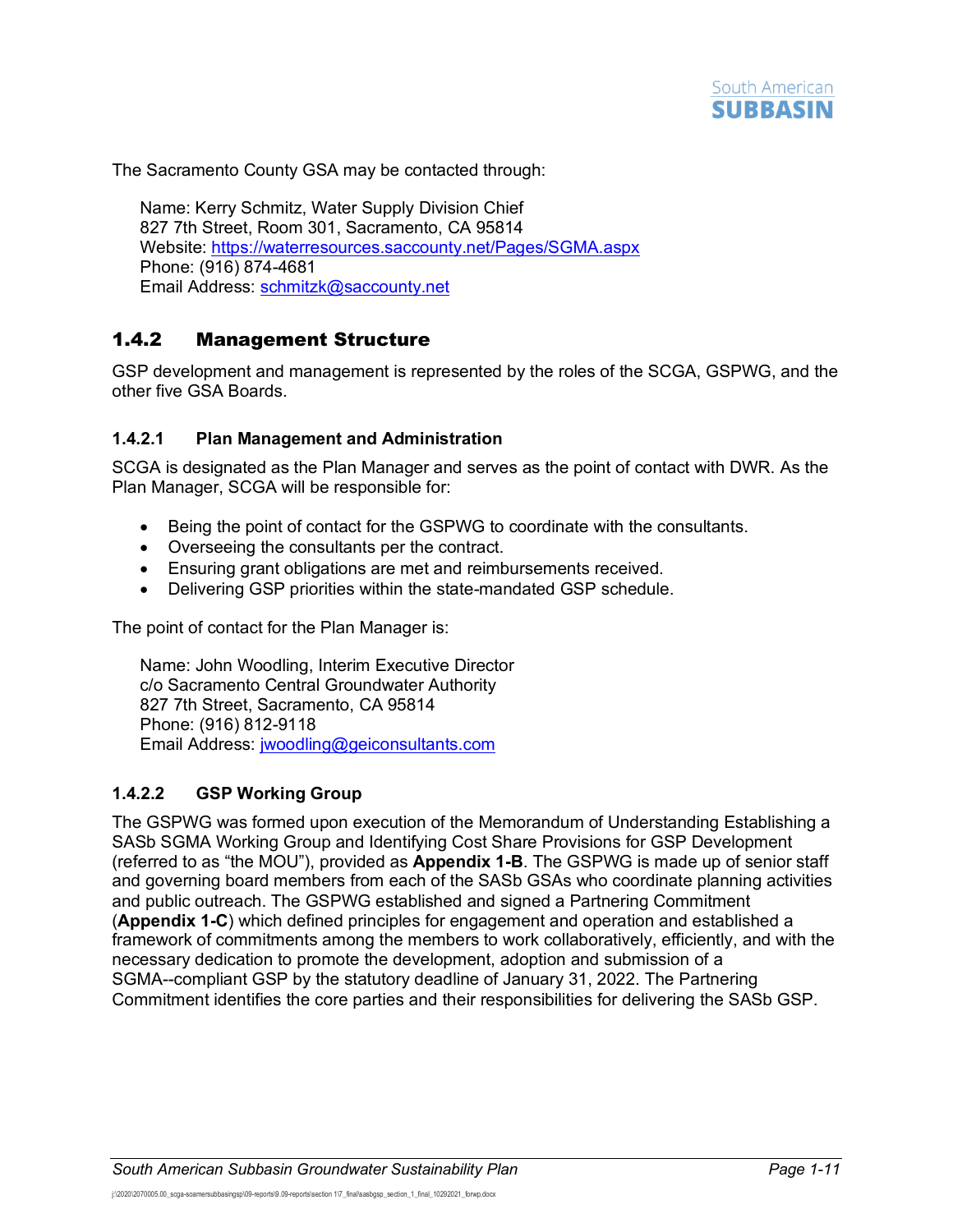

The GSPWG was responsible for:

- Sharing feedback from their respective GSA related to the GSP development.
- Making recommendations to their respective GSA regarding the consideration and adoption of the GSP.
- Providing or ensuring the provision of timely responses and supporting information related to GSP development to the Consultants upon request in order to meet the statemandated GSP deadline.
- Performing and supporting appropriate and coordinated outreach to stakeholders within the Subbasin.
- Ultimately delivering an acceptable GSP to all GSA Boards for adoption.

As part of their responsibilities to perform and support outreach, the GSPWG members agreed that:

- Parties are committed to an inclusive and transparent process that proactively seeks the engagement and input of potentially impacted parties as identified in SGMA. Parties will work to develop protocols for public engagement, both at public workshops and during regular Working Group meetings.
- Parties will work collectively to develop an agreed-upon outreach plan, but each GSA is responsible for outreach and engagement with stakeholders within their respective jurisdictions.
- Parties recognize the value in developing shared messages to ensure consistency; in joint participation in outreach efforts to foster consistency in message and concretely demonstrate the parties' coordinated effort.
- Parties recognize the need to conduct outreach in the near-term to better understand additional representation needs (e.g., environmental, tribal, riparian water users, overlying water users, disadvantaged communities (DACs), etc.) beyond the signatories to this agreement.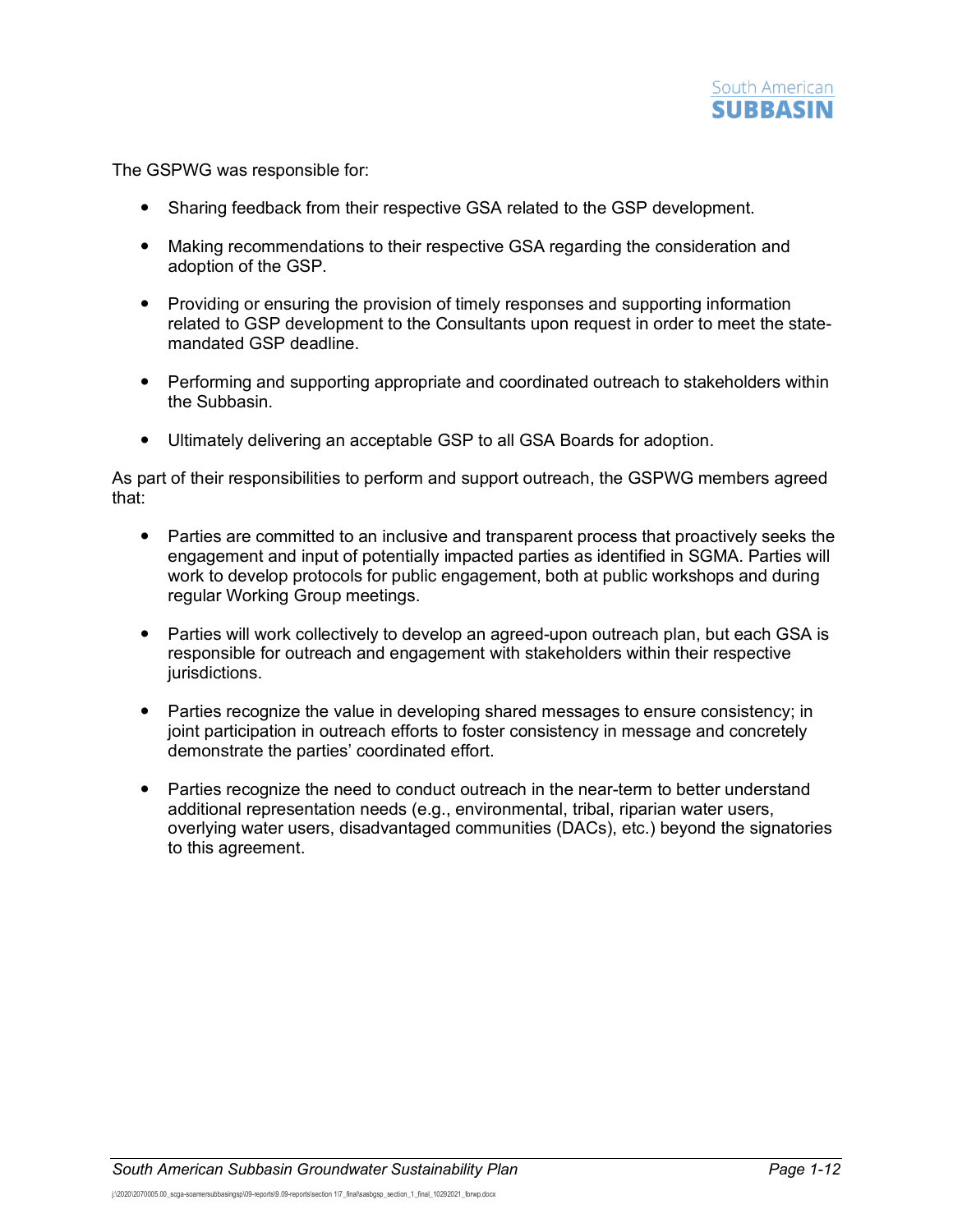

Membership of the GSPWG consisted of the following individuals:

- **Northern Delta GSA – 1 member** 
	- **Erik Ringelberg**
	- Chris Thomas, Alternate
- **Omochumne Hartnell Water District – 2 members** 
	- Mike Wackman<br>■ Mark Stretars
	- Mark Stretars
	- Mark Wilson, Alternate
- **Sacramento County – 1 member** 
	- Linda Dorn
	- Kerry Schmitz, Alternate
- **Sloughhouse Resource Conservation District – 1 member** 
	- **Austin Miller**
	- Herb Garms, Alternate
- **Sacramento Central Groundwater Authority – 7 members** 
	- Todd Eising
	- **Paul Schubert**
	- $Bruce$  Kamilos
	- **Evan Jacobs**
	- Dave Ocenosak
	- Ted Rauh
	- Christine Thompson

### **1.4.2.3 GSA Boards**

Each GSA Board assigned their GSPWG members to work on the development of the GSP and stakeholder communication and engagement (C&E) plan. The GSA Boards were responsible for:

- Ensuring appropriate public outreach is executed per the SASb C&E Plan on behalf of their GSA.
- Accepting approvals to meet the mandated schedule for the completion and adoption of the Final GSP.
- Being informed about the GSP development by their designated GSPWG members.
- Informing their respective GSPWG Members with their insights, perspectives, and opinions.
- Ultimately adopting the Final GSP for submittal to DWR by January 31, 2022.

As part of developing the GSP, the SASb GSAs informed and involved stakeholders and Interested Parties within their own jurisdictions through their respective Board meetings and on their individual websites.

## <span id="page-14-0"></span>1.4.3 Legal Authority

Recognizing that groundwater is most effectively managed at the local level, SGMA empowers local agencies with the authority to establish GSAs, which are responsible for the development and implementation of a GSP. In accordance with SGMA, six GSAs were formed, and under the MOU, five of six of the GSAs entered into an agreement to develop one GSP for the SASb. RD 551 subsequently entered into an agreement with the NDGSA to be represented in GSP development. Per Section 10723.8(a) of the California Water Code, SCGA, the 7 agency members of the NDGSA, OHWD, RD 551, SRCD, and Sacramento County gave notice to DWR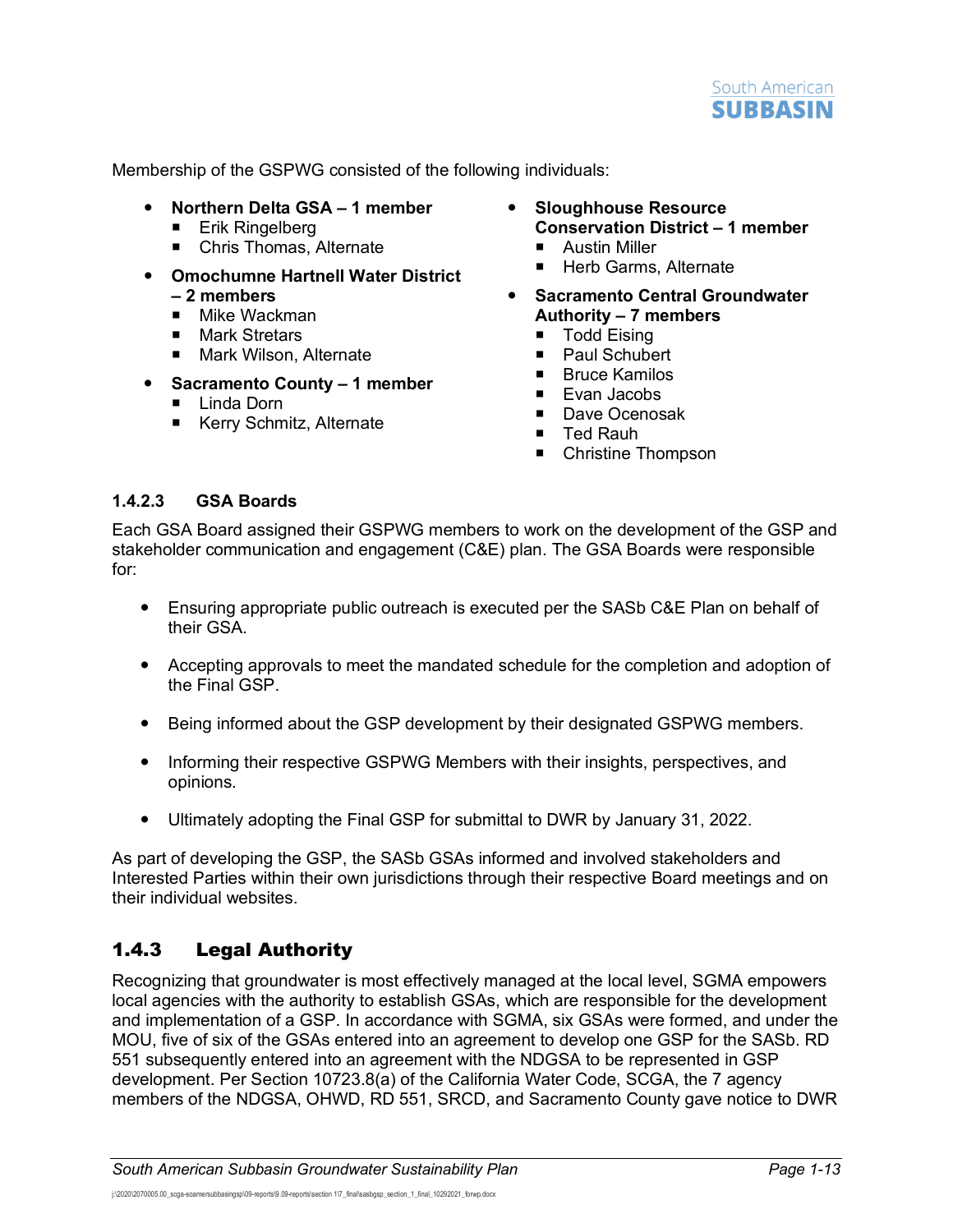of their decision to develop a single GSP for the SASb as described in DWR Bulletin 118, Basin No. 5-21.65.

## <span id="page-15-0"></span>1.4.4 Estimated Cost of Implementing the GSP and the Approach to Meet Costs

The members and contracting entities of the SASb GSPWG agreed to a cost share methodology and signed an MOU for the development of the GSP. The cost estimate and methodology to implement the GSP are addressed in **Section 5: Plan Implementation**.

# <span id="page-15-1"></span>1.5 Notice and Communication (Reg. § 354.10)

The goal of communication and engagement efforts was to involve a broad and diverse group of Interested Parties, including stakeholders, the public, and beneficial users of groundwater throughout the GSP development process and to ensure that Interested Parties' concerns, issues, and aspirations were consistently understood and considered in the GSAs' decision‐ making process.

## <span id="page-15-2"></span>1.5.1 Notice

GSP information, meeting schedules, and useful links were posted to the SASb Groundwater Website<sup>[1](#page-15-4)</sup>. Anyone could register as an Interested Party to be notified of events and activities regarding GSP development.

The GSPWG held two types of meetings: 1) regularly scheduled working sessions to focus on the technical content and guidance to consultants working on the GSP and 2) publicly-noticed public meetings to allow stakeholders to engage and provide input prior to key GSP milestones throughout the process. Following adoption, as the GSP is implemented, the website will be updated accordingly with new information for public review and comment.

Through Stakeholder Assessment and interviews with the GSPWG, it was determined that targeted communications would be provided to Spanish speakers. Notices of public hearings were published in a variety of media, including radio and local newspapers, informing the public on meeting information, meeting topics, and how to provide comments prior to decision-making.

## <span id="page-15-3"></span>1.5.2 Decision-Making Process

The GSPWG, comprised of senior staff and governing board members, was established per the MOU to coordinate planning activities and public outreach. This GSPWG included representatives from five GSAs within the SASb and followed a consensus-based decisionmaking structure, where each member received an equal voice. GSP decision-making and input was represented by the roles of the GSPWG, GSA Boards and Stakeholders.

Decision-making during GSP development, as well as for final approval, followed a streamlined process. It was the goal of the GSPWG to make decisions through consensus. Each member of

<span id="page-15-4"></span><sup>1</sup> www.sasbgroundwater.org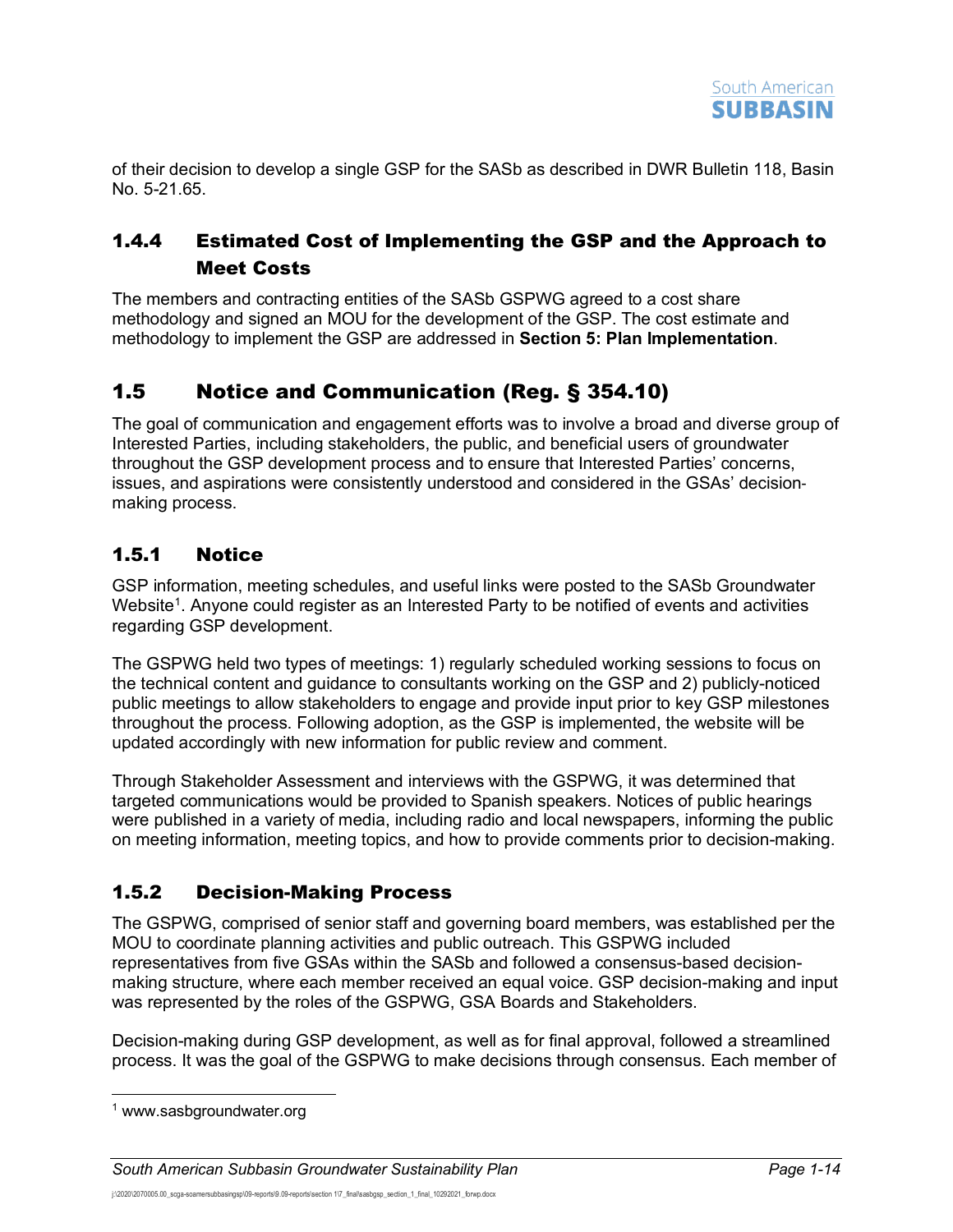

the GSPWG committed to make a genuine effort to achieve consensus. In the absence of a consensus, and as a last resort, members of the GSPWG could have been called upon to cast votes.

### <span id="page-16-0"></span>1.5.3 Public Outreach

In the summer of 2020, the first version of the Communication and Engagement Plan (C&E Plan) was created for the SASb GSP (see **Appendix 1-D**). The purpose of the C&E Plan was to assist the GSAs with stakeholder outreach and other related actions as required by SGMA. This C&E Plan, which can be found on the SASb website<sup>[2](#page-16-1)</sup>, served as a roadmap to meet one of the statutory requirements of SGMA and the GSP Regulations. The SASb website provides meeting schedules and includes a high-level overview of the GSAs and the MOU enacted to develop one GSP, the requirements of a GSP and the final GSP, and useful links to external resources for more information. The SASb email list was used to send periodic updates and announcements about the progress of the GSP to its subscribers. The website tracks outreach efforts by the GSAs in its database, storing meeting attendance information, logging targeted outreach, and hosting the Interested Parties list.

### **1.5.3.1 SASb Beneficial Uses and Users**

Groundwater in the SASb serves the needs of cities, farms, and businesses; and is a source of high-quality drinking water to urban and rural residents, all while helping to sustain vital ecosystems. Beneficial uses of groundwater in the SASb include water for irrigation, agriculture, domestic use, industrial use, municipal use, and water for the protection and enhancement of fish and wildlife. Beneficial uses and users of the SASb have been identified as the following:

- Agricultural users (farmers, ranchers, dairy)
- Rural, Ag-Residential and Domestic well owners
- Municipal well operators
- Public water systems
- Local land use planning agencies
- Environmental uses and users of groundwater, including but not limited to habitat that supports fish, birds, animals and insects; endangered species protection; protection of beneficial habitat for recreation and other societal benefits
- Surface water users
- The federal government (not limited to the military and managers of federal lands)
- Tribal Governments
- Disadvantaged communities
- Entities monitoring or reporting groundwater elevations in the subbasin
- Holders of overlying groundwater rights
- Adjacent Subbasins including Yolo, North American, Cosumnes, East San Joaquin and Solano
- Industrial Users
- Commercial Users
- Remediation pumpers
- Natural ecosystems
- General public

<span id="page-16-1"></span><sup>&</sup>lt;sup>2</sup> [http://www.sasbgroundwater.org/assets/pdf/SASb\\_CE\\_Plan\\_Draft\\_Final\\_20200720-Final.pdf](http://www.sasbgroundwater.org/assets/pdf/SASb_CE_Plan_Draft_Final_20200720-Final.pdf)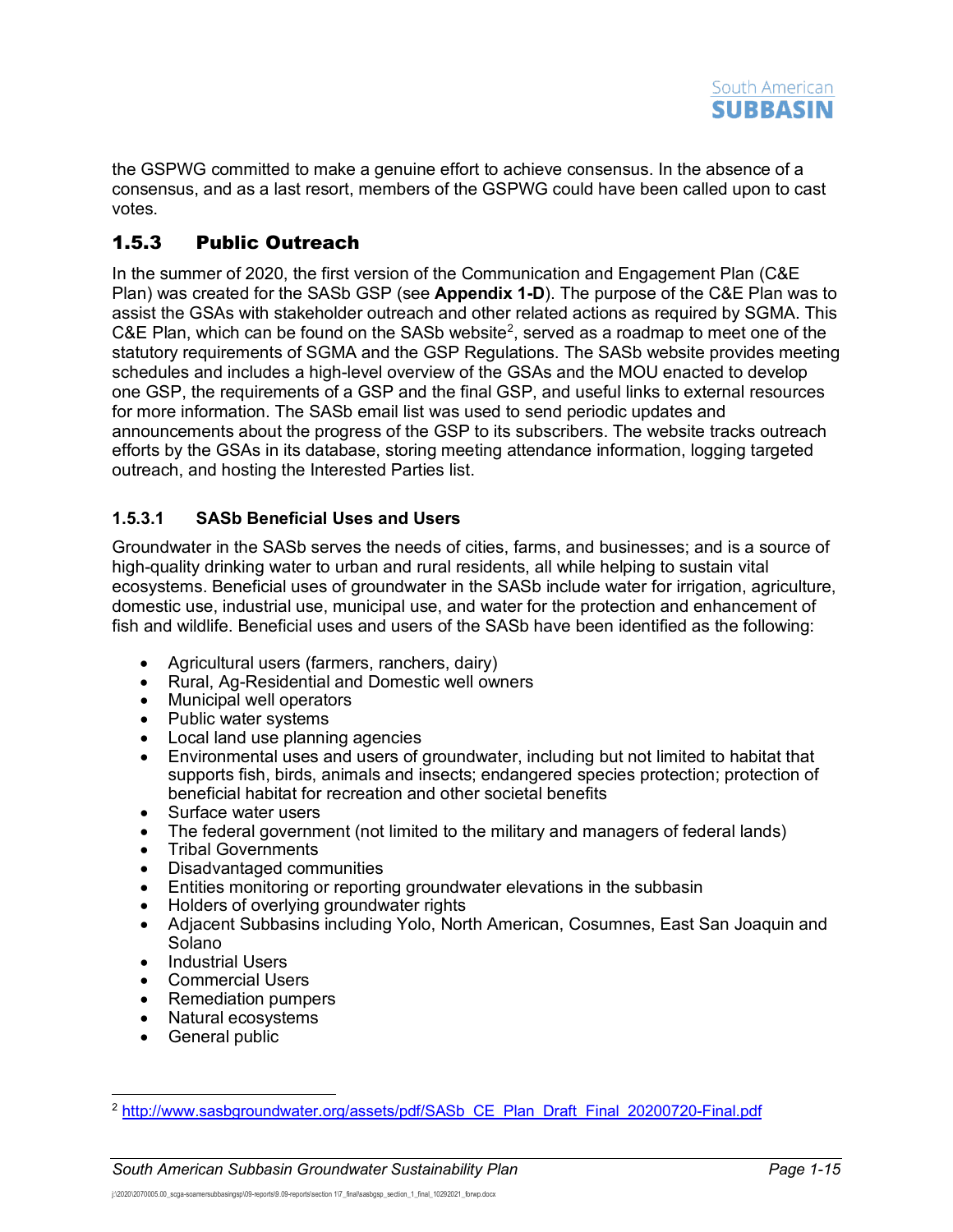

### **1.5.3.2 Public Engagement Opportunities**

The SASb GSAs are committed to encouraging the active involvement of diverse social, cultural, and economic elements of the population within the groundwater basin. Each GSA hosts a website, listed in **[Table](#page-17-0) 1-3**, designed to provide information on GSA Board Meeting frequency, background information, maps, documents, status updates, useful links, contact information, and a means of communicating between the GSAs and the public. GSP updates were included as noticed per GSA respective meeting agendas that are published in advance. Meetings on the SASb GSP development were scheduled on a regular basis to inform the public and Interested Parties and provide opportunities to ask questions and make suggestions. These GSP development meetings were posted on the SASb website<sup>[3](#page-17-1)</sup> and were announced via email.

| <b>GSA</b>                          | <b>Meeting Frequency</b>                                       | Location                                |
|-------------------------------------|----------------------------------------------------------------|-----------------------------------------|
| <b>County of Sacramento</b>         | Meets on various Tuesdays                                      | <b>Sacramento County Board Chambers</b> |
|                                     | and Wednesdays throughout                                      | 700 H St.                               |
|                                     | the month                                                      | Sacramento, CA                          |
| <b>Northern Delta</b>               | June & December each year                                      | <b>Walnut Grove Library</b>             |
|                                     |                                                                | 14177 Market St.                        |
|                                     |                                                                | Walnut Grove, CA                        |
| <b>Omochumne-Hartnell Water</b>     | 3rd Tuesday of each month                                      | Sacramento County Farm Bureau           |
| <b>District</b>                     | at 10:00 am                                                    | 8970 Elk Grove Blvd.                    |
|                                     |                                                                | Elk Grove, CA                           |
| <b>Sacramento Central</b>           | 2nd Wednesday of each                                          | Elk Grove City Council Chambers         |
| <b>Groundwater Authority</b>        | month at 9:00 am                                               | 8400 Laguna Palms Way                   |
|                                     |                                                                | Elk Grove, CA                           |
| <b>Sloughhouse Resource</b>         | 2nd Wednesday of each                                          | Rancho Murieta CSD                      |
| <b>Conservation District</b>        | month at 1:00 pm                                               | 15160 Jackson Rd.                       |
|                                     |                                                                | Rancho Murieta, CA                      |
| <b>Reclamation District No. 551</b> | 2 <sup>nd</sup> Tuesday of each month at Courtland Post Office |                                         |
|                                     | $2:00$ pm                                                      | 125 Primasing Avenue                    |
|                                     |                                                                | Courtland, CA                           |

### <span id="page-17-0"></span>**Table 1-3: GSA Website and Board Meeting Information**

In addition, GSP Staff were available throughout the GSP development process to communicate and engage with Interested Parties and the public. Interested Parties were involved in GSP development and provided input throughout the process.

<span id="page-17-1"></span><sup>3</sup> <http://www.sasbgroundwater.org/meetings.html>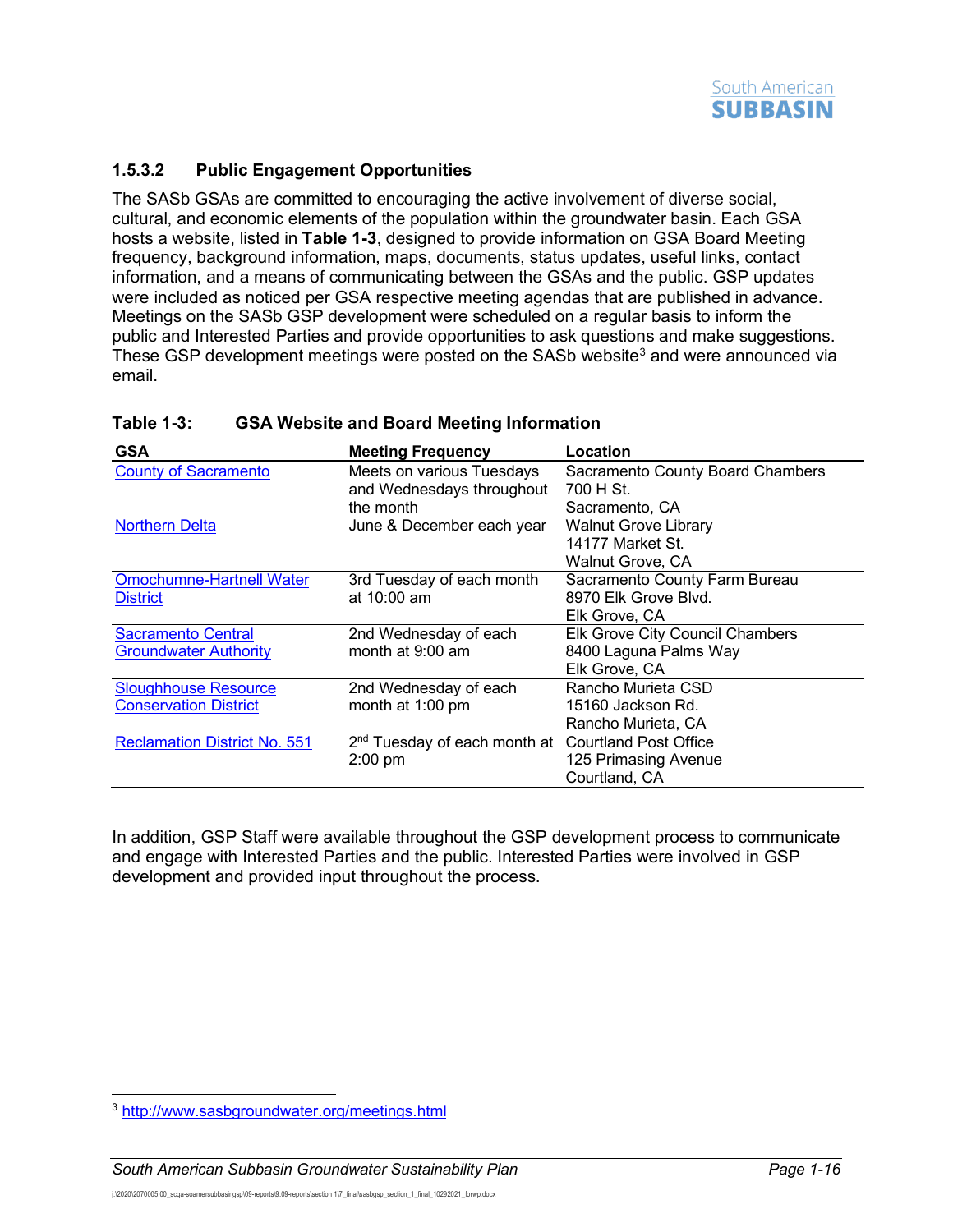

Other avenues for public engagement included:

- **GSPWG Meetings:** GSPWG meetings were held beginning in May 2020. Since August 2020, these meetings were open to the public and noticed on the SASb website<sup>[4](#page-18-0)</sup>. Seventeen of the GSPWG meetings were open to public. A Master Meeting Schedule was included on the website to provide the dates and topics for GSPWG and public meetings.
- **Public Meetings:** Public meetings were held to update the public on the development of the SASb GSP. The Public meetings were held mid-week and, in the evenings, so the public could more conveniently attend. In addition to the public, attendance included: GSPWG members, SCGA Staff and Consultants. Special Meetings were also convened with representatives of the Rural, Ag-Residential and Domestic well owners. Meetings were widely noticed on the SASb website $^5$  $^5$ .
- **Focus Group Meeting:** A focus group meeting with members of the agricultural community was held on May 13, 2021 at the Sacramento County Farm Bureau office in Elk Grove.
- **Public Surveys:** Public surveys were conducted to solicit specific input from Interested Parties on GSP development. One SASb Stakeholder Assessment was conducted in Spring 2020 where beneficial water users were interviewed and many of their suggestions on C&E were included as part of the C&E Plan.
- **Mail and Emails:** Postal mail was utilized to reach areas of the groundwater basin that may not have otherwise been informed of GSP activities. Email blasts (emails to the entire list of Interested Parties) were sent when significant information was available to communicate regarding GSP development.
- **Public Hearings:** Public hearings by individual GSA Boards were held to consider the approval and adoption of the SASb GSP. Public hearings were held and noticed in accordance with applicable laws and procedures. Public hearings will also be required for any future updates to the GSP.

**[Table](#page-19-0) 1-4** summarizes the public engagement activities conducted during the development of the SASb GSP. A report on the outreach activities conducted as of October 21, 2021 is provided in **Appendix 1-E**.

<span id="page-18-0"></span><sup>4</sup> <http://www.sasbgroundwater.org/meetings.html>

<span id="page-18-1"></span><sup>5</sup> <http://www.sasbgroundwater.org/meetings.html>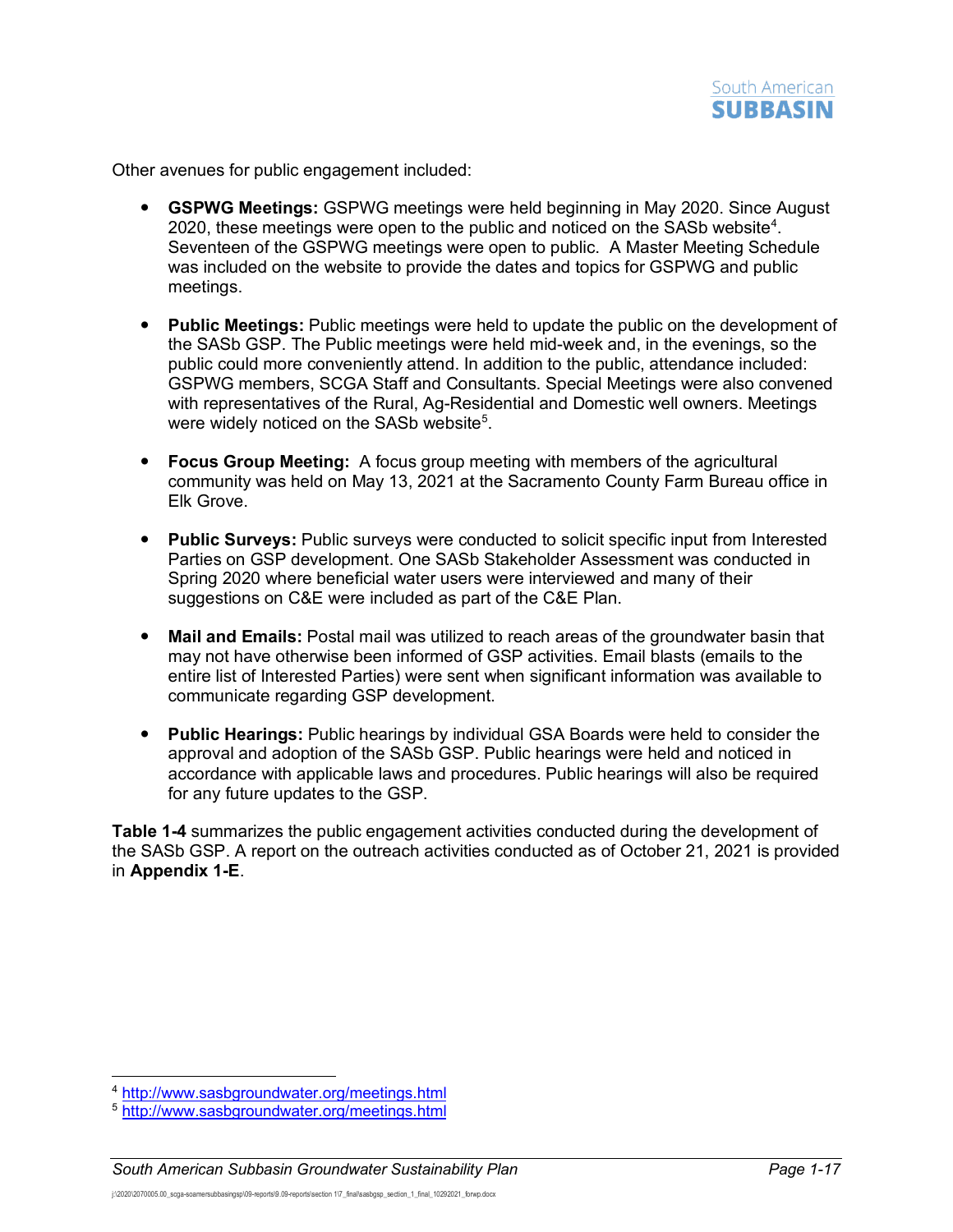| <b>Format</b>                                                                               | <b>Date</b>                                                                                     | <b>Detail</b>                                                                                          | <b>Participation</b>                                                         | <b>Purpose</b>                                                                                                                                            |
|---------------------------------------------------------------------------------------------|-------------------------------------------------------------------------------------------------|--------------------------------------------------------------------------------------------------------|------------------------------------------------------------------------------|-----------------------------------------------------------------------------------------------------------------------------------------------------------|
| <b>Public Meetings</b>                                                                      | July 23, 2020<br>Aug. 6, 2021<br>Nov. 5, 2020<br>Mar. 25, 2021<br>May 25, 2021<br>July 25, 2021 | Via Zoom Video<br>Conference                                                                           | 50-120                                                                       | Milestone updates<br>of SASb GSP<br><b>Working Group</b><br>public meetings                                                                               |
| <b>Postcard</b><br><b>Mailings/Other</b><br><b>Direct Mailings/</b><br><b>Notifications</b> | <b>July 2020</b><br>October 2020<br>March 2021<br>June 2021                                     | Sent via USPS to<br>Interested<br>Parties/Stakeholders/DACs/<br>Small Water Systems/Tribal<br>Contacts | Varied by GSA                                                                | Announcement of<br><b>SASb GSP</b><br>development/<br><b>Working Group</b><br><b>Public Meeting</b><br>milestones/<br>Availability of public<br>draft GSP |
| <b>Press Releases</b>                                                                       | <b>July 2020</b><br>October 2020<br>March 2021<br><b>June 2021</b>                              | Via Sacramento County<br><b>Public Information Officer</b>                                             | 14 media outlets                                                             | Press release<br>announcing SASb<br><b>Working Group</b><br>public meetings                                                                               |
| <b>Sacramento</b><br>County<br><b>Electronic</b><br><b>Subscription</b>                     | <b>July 2020</b><br>October 2020<br>March 2021<br><b>June 2021</b>                              | Sacramento County Go<br><b>Delivery Subscription List</b>                                              | 5,460-5,650                                                                  | Announcements of<br><b>SASb Working</b><br>Group public<br>meetings                                                                                       |
| <b>Emails to</b><br><b>Stakeholders</b>                                                     | <b>July 2020 to</b><br>October 2021                                                             | Notifications to interested<br>parties list via SASb<br>distribution list                              | 190-500<br>contacts on<br>subscription list,<br>which increased<br>over time | <b>SASb GSP</b><br>development<br>updates/<br>notifications                                                                                               |
| <b>SASb GSA</b><br><b>Public Board</b><br><b>Meetings</b>                                   | November 2015<br>to October 2021                                                                | 51 GSA public Board<br>meetings                                                                        | Varied                                                                       | <b>SGMA/SASb GSP</b><br>updates                                                                                                                           |
| <b>SASb GSP</b><br><b>Working Group</b><br><b>Meetings</b>                                  | May 2020 to<br>October 2021.<br>monthly                                                         | 21 meetings held via Zoom<br>video conference                                                          | 35-50                                                                        | <b>GSP Development</b>                                                                                                                                    |
| Website                                                                                     | <b>July 2020 to</b><br>present                                                                  | sasbgroundwater.org                                                                                    | $~2,500$ website<br>visits                                                   | <b>GSP Development</b>                                                                                                                                    |

#### <span id="page-19-0"></span>**Table 1-4: Outreach Activities**

#### **1.5.3.3 Public Comments**

The Public Draft SASb GSP was made available for public review on the SASb GSP website<sup>6</sup> from July 23, 2021 through August 18, 2021. Comments received were posted to the website and entered into the Comment Log (**Appendix 1-G**).

<span id="page-19-1"></span><sup>6</sup> <http://sasbgroundwater.org/resources.html>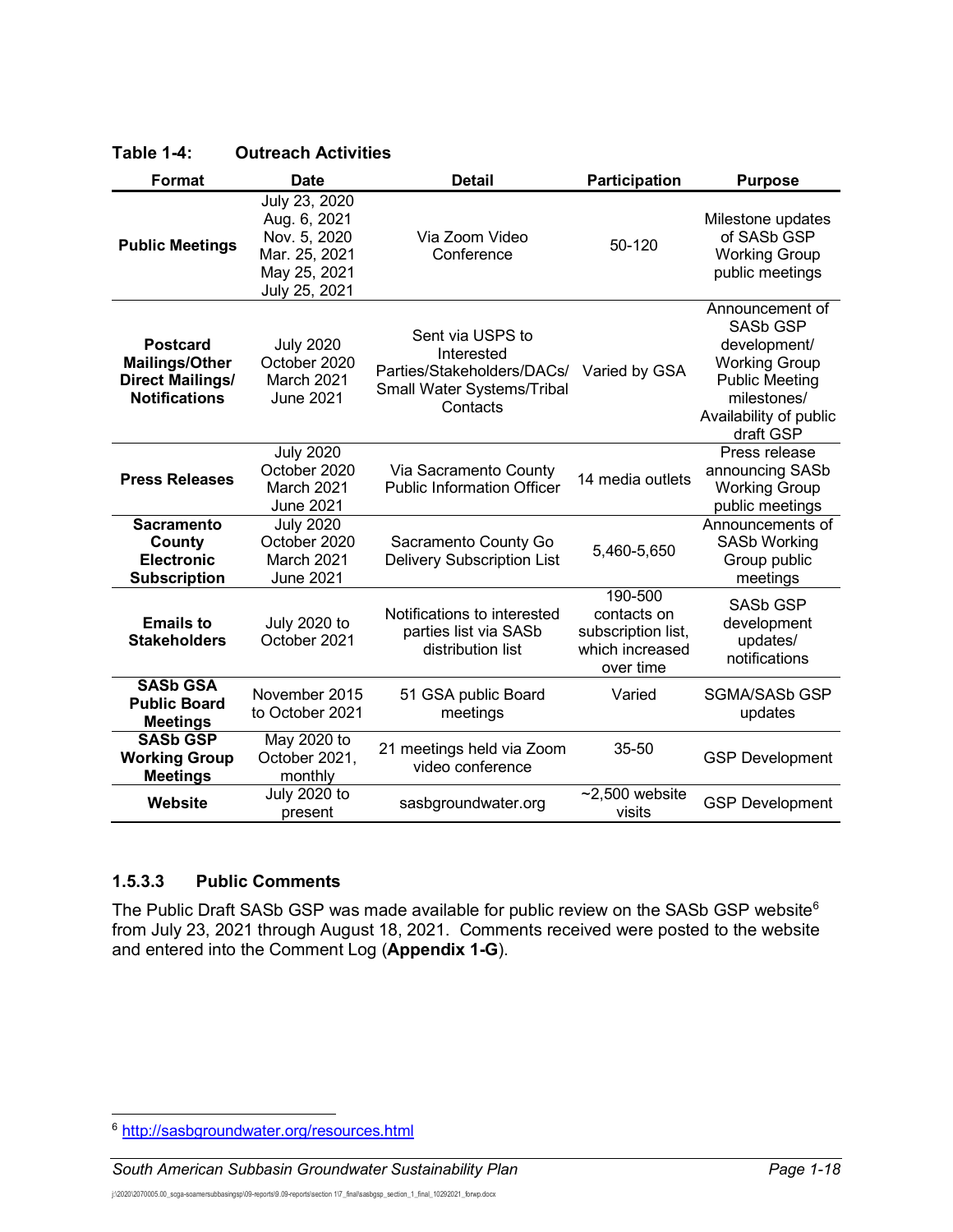## <span id="page-20-0"></span>1.6 GSP Organization

The GSP is organized in accordance with the GSP Emergency Regulations and statutory provisions of SGMA. The format of the GSP is similar to the outline provided by the DWR Sustainable Groundwater Management program. A brief summary of each GSP section is provided below.

- **Executive Summary.** Provides a summary of the contents of the GSP.
- **Section 1 – Introduction.** Includes the purpose and administration of the GSP, agency information, and GSP organization.
- **Section 2 – Plan Area and Basin Setting.** Plan Area describes the geographic setting, existing water resources planning and programs, relationship of the GSP to other documents within the SASb boundary, and additional GSP components. The Basin Setting includes a detailed discussion of the hydrogeologic conceptual model of the SASb; current and historical groundwater conditions; future groundwater conditions after allowances for growth, land use changes, and climate change; and a discussion of the area's current and future groundwater budgets and sustainable yield.
- **Section 3 – Sustainable Management Criteria.** Provides the adopted sustainability goal, addresses the six sustainability indicators that monitor undesirable results; defines the Minimum Thresholds, Measurable Objectives, and Interim Milestones at each monitoring location for each sustainability indicator for the 20-year implementation period. This Section describes the network of monitoring wells and other facilities that will track the hydrologic conditions of the SASb, assesses the need for improvements to the network to provide fully representative data, and addresses monitoring protocols and data analysis techniques.
- **Section 4 – Projects and Management Actions to Achieve Sustainability.** Describes projects and management actions that have been evaluated and will be supported and/or adopted by GSAs in pursuit of sustainability. Project details include measurable objectives that are expected to benefit from the project or management action, required permits, anticipated benefits, estimated costs, and how the project or management actions will be accomplished.
- **Section 5 – Plan Implementation.** Describes the GSP implementation process, including estimated costs, sources of funding, a preliminary schedule through full implementation, the data management system, methodology for annual reporting, and how progress evaluations and GSP updates will be conducted every five years.
- **Appendices – References and Technical Studies.** Contains the references and sources used to prepare this GSP.